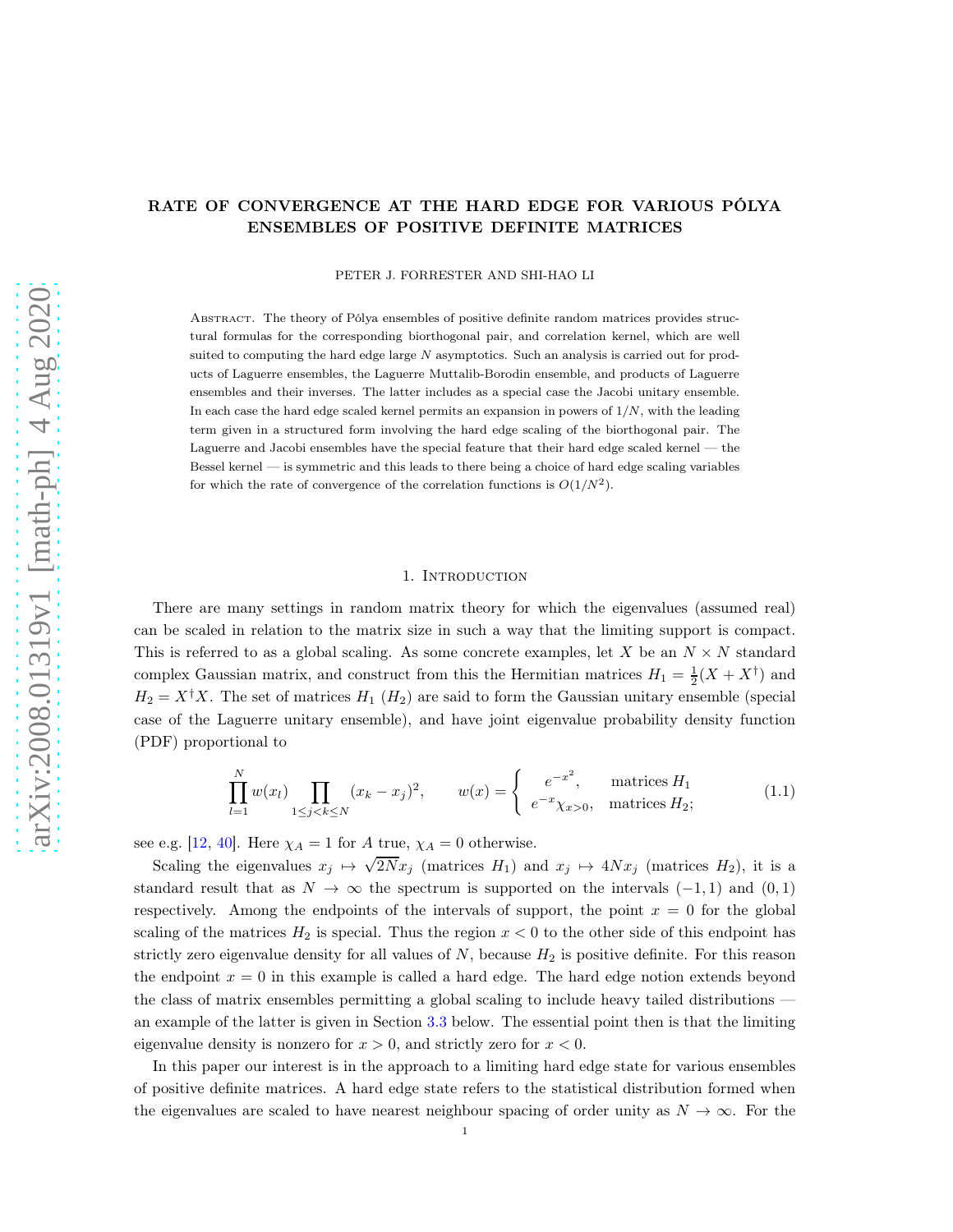matrices  $H_2$ , or more generally the ensemble of matrices with weight function

<span id="page-1-6"></span>
$$
w(x) = x^{a} e^{-x} \chi_{x>0}
$$
\n(1.2)

(Laguerre weight, realised for  $a = n - N \in \mathbb{Z}_{\geq 0}$  as the eigenvalue PDF of matrices  $X^{\dagger}X$  with X and  $n \times N$  complex standard Gaussian matrix) with parameter  $a > -1$ , this takes place for the scaling of the eigenvalues  $x_j \mapsto x_j/4N$ , and gives rise to the hard edge state specified by the k-point correlations (see [\[12,](#page-18-0) §7.2])

<span id="page-1-4"></span>
$$
\rho_{(k)}^{\text{hard}}(x_1, \dots, x_k) = \det[K^{\text{hard}}(x_j, x_l; a)]_{j,l=1}^k,
$$
\n(1.3)

where, with  $J_a(u)$  denoting the Bessel function,

<span id="page-1-2"></span>
$$
K^{\text{hard}}(x, y; a) = \frac{1}{4} \int_0^1 J_a(\sqrt{xt}) J_a(\sqrt{yt}) dt.
$$
 (1.4)

For finite  $N$  the  $k$ -point correlation function is defined in terms of the joint eigenvalue PDF,  $P_N$  say, according to

<span id="page-1-0"></span>
$$
\rho_{(k)}(x_1, \dots, x_k) = \frac{N!}{(N-k)!} \int_{-\infty}^{\infty} dx_{k+1} \cdots \int_{-\infty}^{\infty} dx_N P_N(x_1, \dots, x_N).
$$
 (1.5)

For eigenvalue PDFs of the form  $(1.1)$ , the correlation function  $(1.5)$  admits the determinant evaluation (see e.g. [\[12](#page-18-0), §5.1])

<span id="page-1-7"></span>
$$
\rho_{(k)}(x_1,\ldots,x_k) = \det[K_N(x_j,x_l)]_{j,l=1}^k,
$$
\n(1.6)

where

$$
K_N(x,y) = \left(w(x)w(y)\right)^{1/2} \sum_{n=0}^{N-1} \frac{1}{h_n} p_n(x) p_n(y)
$$
\n(1.7)

In [\(1.7\)](#page-1-1)  $\{p_n(x)\}\$  refers to the set of orthogonal polynomials with respect to the weight function  $w(x) - p_n$  of degree n and chosen to be monic for convenience — with norm  $h_n$ ,

<span id="page-1-1"></span>
$$
\int_{-\infty}^{\infty} w(x) p_m(x) p_n(x) dx = h_n \delta_{m,n}.
$$
 (1.8)

In the case of the Laguerre weight, the polynomials  $p_n(x)$  are proportional to the Laguerre polynomials  $L_n^{(a)}(x)$ .

Recently, attention has been given to the rate of convergence to the hard edge limiting kernel [\(1.4\)](#page-1-2). One line of motivation came from a question posed by Edelman, Guionnet and Péché [\[11\]](#page-18-1). These authors, taking a viewpoint in numerical analysis, took up the problem of studying finite N effects in the hard edge scaling of the distribution of the smallest singular value of a (complex) standard Gaussian matrix. With  $E^{\text{LUE}}(0;(0,s))$  denoting the probability that there are no eigenvalues in the interval  $(0, s)$  of the LUE, it was conjectured in [\[11](#page-18-1)] that

<span id="page-1-3"></span>
$$
E^{\text{LUE}}(0; (0, s/(4N))) = E^{\text{hard}}(0; (0, s)) + \frac{a}{2N} s \frac{d}{ds} E^{\text{hard}}(0; (0, s)) + O\left(\frac{1}{N^2}\right),\tag{1.9}
$$

where

$$
E^{\text{hard}}(0; (0, s)) = \lim_{N \to \infty} E^{\text{LUE}}(0; (0, s/(4N))),
$$

and thus  $[8, 43]$  $[8, 43]$  $[8, 43]$ ,

<span id="page-1-5"></span>E

$$
E^{\text{LUE}}\left(0; \left(0, \frac{s}{4N+2a}\right)\right) = E^{\text{hard}}(0; (0, s)) + O\left(\frac{1}{N^2}\right),\tag{1.10}
$$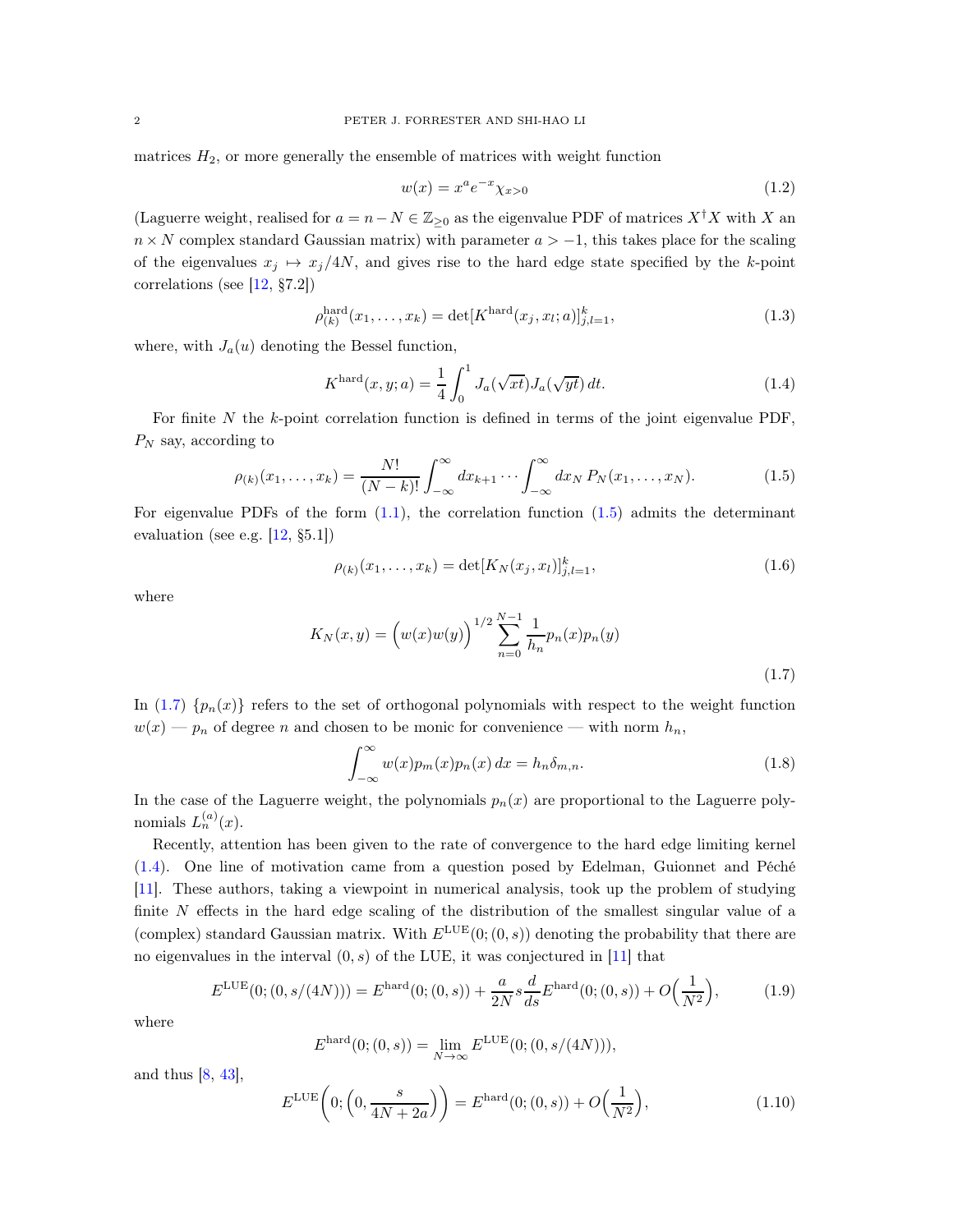which moreover is the optimal rate of convergence.

Subsequently Bornemann [\[8](#page-18-2)] provided a proof of [\(1.9\)](#page-1-3) which involved extending the limit formula  $(1.3)$  to the large N expansion

$$
\frac{1}{4N}K_N^{(L)}\left(\frac{X}{4N},\frac{Y}{4N}\right) = K^{\text{hard}}(X,Y) + \frac{1}{N}\frac{a}{8}J_a(\sqrt{X})J_a(\sqrt{Y}) + O\left(\frac{1}{N^2}\right)
$$
\n
$$
= K^{\text{hard}}(X,Y) + \frac{1}{N}\frac{a}{2}\left(x\frac{\partial}{\partial x} + y\frac{\partial}{\partial y} + 1\right)K^{\text{hard}}(X,Y) + O\left(\frac{1}{N^2}\right),\tag{1.11}
$$

valid uniformly for  $X, Y \in [0, s]$ . In fact knowledge of [\(1.11\)](#page-2-0) is sufficient to establish [\(1.9\)](#page-1-3). We remark too that analogous to  $(1.10)$ , it follows from  $(1.11)$  that

<span id="page-2-0"></span>
$$
\frac{1}{4N+2a}K_N^{(L)}\Big(\frac{X}{4N+2a}, \frac{Y}{4N+2a}\Big) = K^{\text{hard}}(X, Y) + O\Big(\frac{1}{N^2}\Big),\tag{1.12}
$$

and this implies [\(1.10\)](#page-1-5).

Our aim in this work is to extend hard edge scaling results of the type  $(1.11)$  to examples of a recently isolated structured class of random matrices known as Pólya ensembles [\[29\]](#page-19-1). The definition of these ensembles, which include the Laguerre unitary ensemble, the Jacobi unitary ensemble, products of these ensembles, and their Muttalib-Borodin generalisations, will be given in Section [2.1.](#page-2-1) The benefit of the structures provided by the Pólya ensemble class is seen by our revision of the key formulas in Section [2.2,](#page-4-0) where we also extend the theory by exhibiting differential recurrences satisfied by the associated biothogonal pair, and a differential identity satisfied by the correlation kernel. In Section [2.3](#page-6-0) we make note of some asymptotic formulas relating to ratios of gamma functions which will be used in our subsequent large  $N$  hard edge analysis. The latter is undertaken is Section [3,](#page-6-1) starting with products of Laguerre ensembles, then the Laguerre Muttalib-Borodin ensemble, and finally products of Laguerre ensembles and their inverses, with the latter including as a special case the Jacobi unitary ensemble.

The Jacobi unitary ensemble is specified by the eigenvalue PDF [\(1.1\)](#page-0-0) with weight

<span id="page-2-3"></span>
$$
x^a(1-x)^b \chi_{0
$$

Our results of Section [3.3](#page-11-0) imply that

$$
\frac{1}{4N^2} K_N^{(J)}\left(\frac{X}{4N^2}, \frac{Y}{4N^2}\right) = K^{\text{hard}}(X, Y) + \frac{a+b}{2N} J_a(\sqrt{X}) J_a(\sqrt{Y}) + O\left(\frac{1}{N^2}\right)
$$
\n
$$
= K^{\text{hard}}(X, Y) + \frac{a+b}{N} \left(x\frac{\partial}{\partial x} + y\frac{\partial}{\partial y} + 1\right) K^{\text{hard}}(X, Y) + O\left(\frac{1}{N^2}\right),\tag{1.14}
$$

and thus

$$
\frac{1}{4\tilde{N}^2} K_N^{(J)}\Big(\frac{X}{4\tilde{N}^2}, \frac{Y}{4\tilde{N}^2}\Big)\Big|_{\tilde{N}=N+(a+b)/2} = K^{\text{hard}}(X, Y) + O\Big(\frac{1}{N^2}\Big). \tag{1.15}
$$

This gives an explanation for recent results in  $[38]$  relating to the large N form of the distribution of the smallest eigenvalue in the Jacobi unitary ensemble. In Appendix A large  $N$  expansions of the latter quantity are extended to all Jacobi  $\beta$ -ensembles with  $\beta$  even.

## 2. Preliminaries

#### <span id="page-2-1"></span>2.1. Pólya ensembles — definitions. The Vandermonde determinant identity tells us that

<span id="page-2-2"></span>
$$
\det[x_k^{j-1}]_{j,k=1}^N = \det[p_{j-1}(x_k)]_{j,k=1}^N = \prod_{1 \le j < k \le N} (x_k - x_j),\tag{2.1}
$$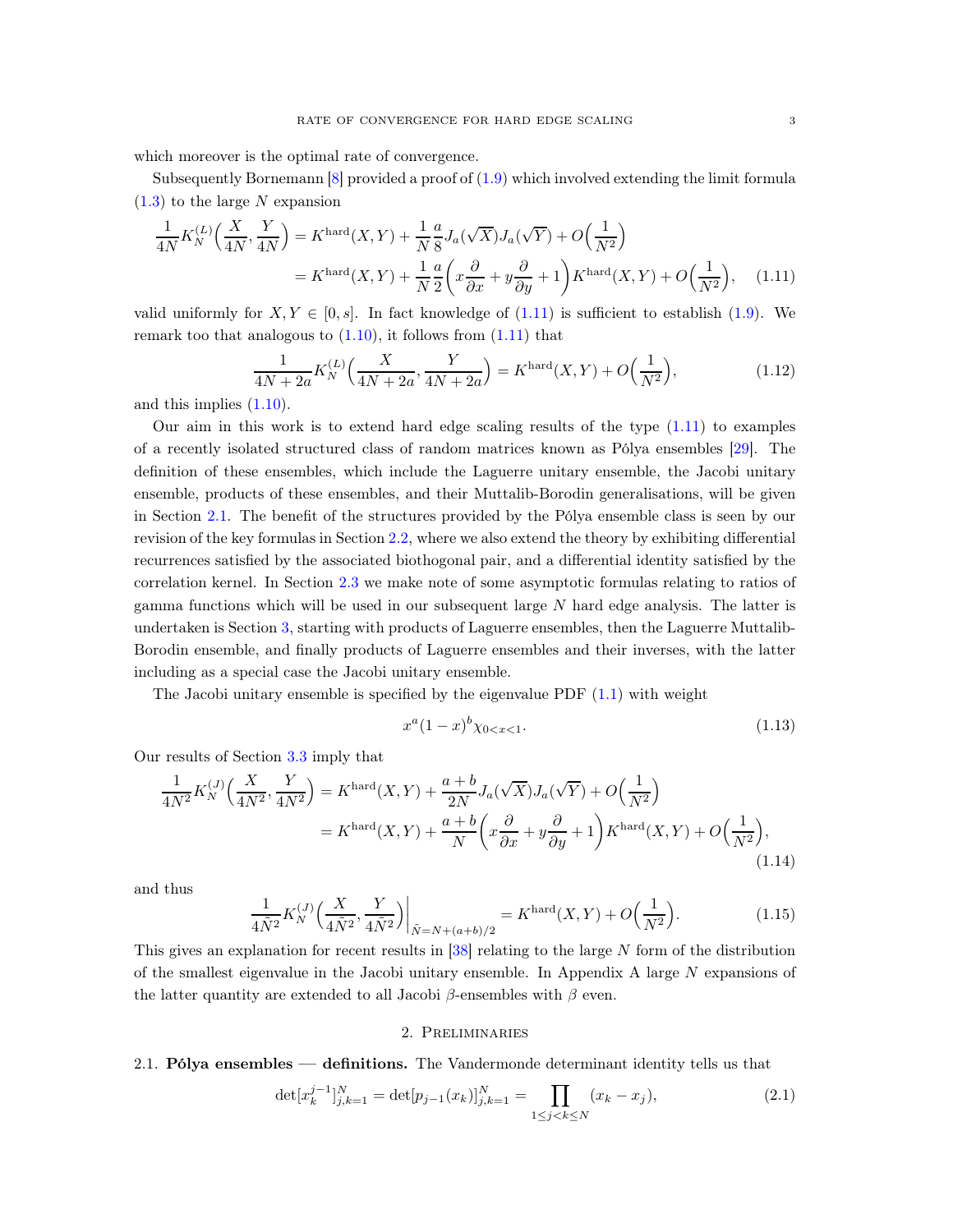where  $\{p_l(x)\}_{l=0}^{N-1}$  are arbitrary monic orthogonal polynomials,  $p_l$  of degree l. A generalisation of [\(1.1\)](#page-0-0) is therefore an eigenvalue PDF proportional to

<span id="page-3-0"></span>
$$
\det[p_{j-1}(x_k)]_{j,k=1}^N \det[w_{j-1}(x_k)]_{j,k=1}^N
$$
\n(2.2)

for some polynomials  $\{p_l(x)\}_{l=0}^{N-1}$  and functions  $\{w_j(x)\}_{j=0}^{N-1}$  — note though that in general there is no guarantee [\(2.2\)](#page-3-0) will be positive. In [\[34\]](#page-19-3) eigenvalue PDFs [\(2.2\)](#page-3-0) were given the name polynomial ensembles.

In  $[29, 30]$  $[29, 30]$  $[29, 30]$  a further specialisation of  $(2.2)$ ,

<span id="page-3-1"></span>
$$
\det[p_{j-1}(x_k)]_{j,k=1}^N \det\left[\left(-x_k \frac{\partial}{\partial x_k}\right)^{j-1} w(x_k)\right]_{j,k=1}^N,\tag{2.3}
$$

was proposed. Assuming all the eigenvalues are positive, it was shown that this class of eigenvalue PDF is closed under multiplicative convolution. At first PDFs of the form [\(2.3\)](#page-3-1) were referred to as polynomial ensembles of derivative type, but subsequently with the requirement that they be non-negative, it was pointed out in [\[26](#page-19-5)] that it is more apt to use the term Pólya ensemble. The invariance of a determinant under the elementary row operation of adding one multiple of a row to another shows

$$
\det \left[ \left( -x_k \frac{\partial}{\partial x_k} \right)^{j-1} w(x_k) \right]_{j,k=1}^N = \det \left[ \prod_{l=1}^{j-1} \left( -x_k \frac{\partial}{\partial x_k} - l \right) w(x_k) \right]_{j,k=1}^N
$$

$$
= \det \left[ \frac{\partial^{j-1}}{\partial x_k^{j-1}} \left( (-x_k)^{j-1} w(x_k) \right) \right]_{j,k=1}^N. \tag{2.4}
$$

In relation to the second line, note that it is in fact an equality that

<span id="page-3-2"></span>
$$
\prod_{l=1}^{j-1} \left( -x \frac{\partial}{\partial x} - l \right) w(x) = \frac{d^{j-1}}{dx^{j-1}} \left( (-x)^{j-1} w(x) \right). \tag{2.5}
$$

The differential operator on the RHS of [\(2.5\)](#page-3-2) reveals that the Laguerre unitary ensemble fits the framework of Pólya ensembles. Thus choosing  $w(x)$  to be given by [\(1.2\)](#page-1-6), the Rodrigues formula for the Laguerre polynomials tells us that

$$
\frac{d^{j-1}}{dx^{j-1}}\left((-x)^{j-1}w(x)\right) = (-1)^{j-1}(j-1)!w(x)L_{j-1}^{(a)}(x),\tag{2.6}
$$

and so, up to proportionality, [\(2.3\)](#page-3-1) reduces to

$$
\prod_{l=1}^{N} x_l^a e^{-x_l} \det[p_{j-1}(x_k)]_{j,k=1}^N \det[L_{j-1}^{(a)}(x_k)]_{j,k=1}^N.
$$
\n(2.7)

In view of [\(2.1\)](#page-2-2), this corresponds to the eigenvalue PDF for the Laguerre unitary ensemble. The advantage in working within the Pólya ensemble framework is that it reveals a mechanism to obtain the asymptotic expansion of the correlation kernel [\(1.7\)](#page-1-1) at the hard edge, which applies at once to a much wider class of random matrix ensembles. The reason for this are certain general structural formulas applicable to all Pólya ensembles. These will be revised next.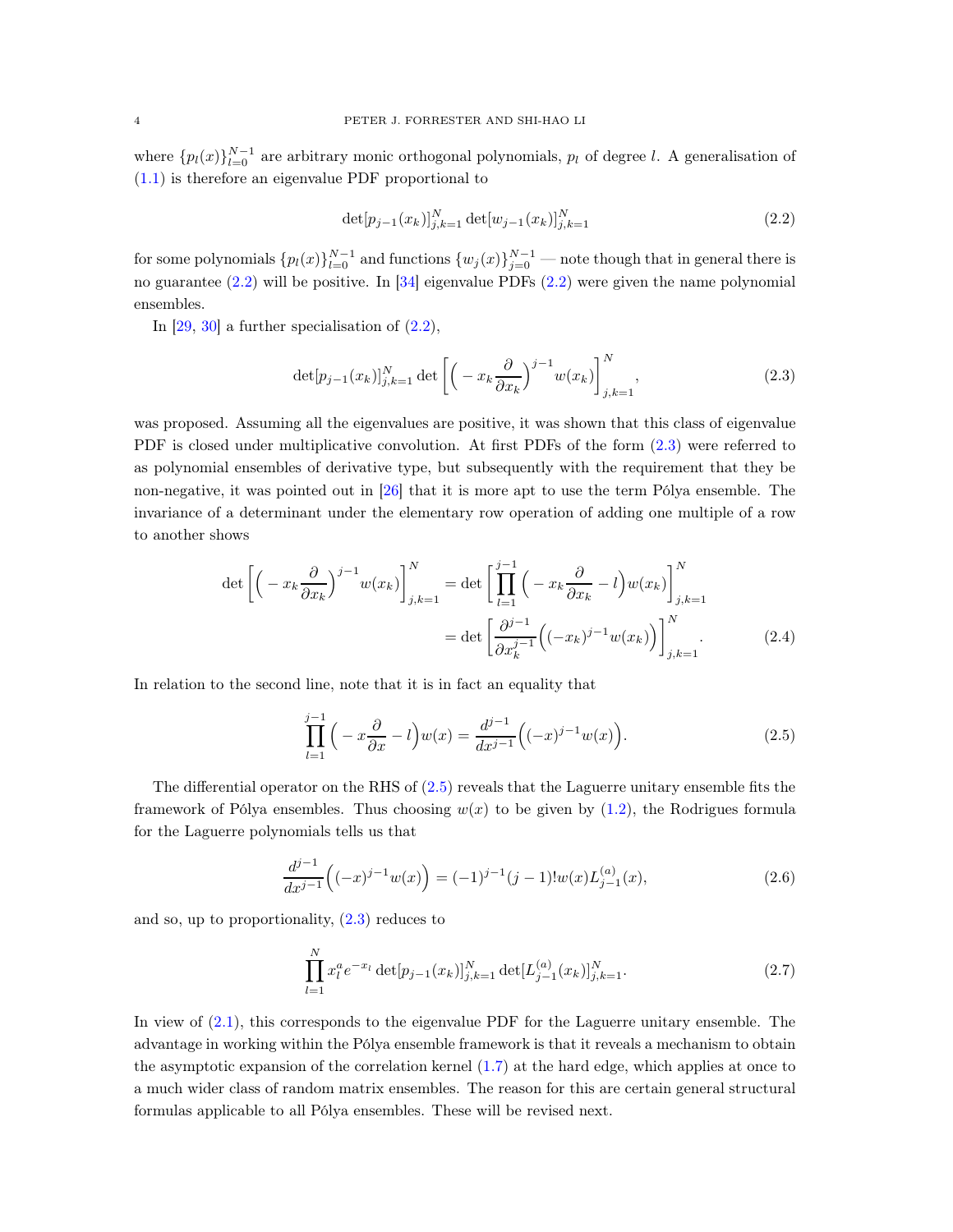<span id="page-4-0"></span>2.2. Pólya ensembles — biorthogonal system and correlation kernel. It is standard in random matrix theory that the ensembles  $(2.2)$  are determinantal, meaning that the k-point cor-relation functions have the form [\(1.6\)](#page-1-7). Moreover, if the polynomials  $\{p_l(x)\}_{l=0}^N$  and the functions  ${q_j(x)}_{j=0}^N$  — the latter chosen from span  ${w_j(x)}_{j=0}^N$  — have the biorthogonal property

<span id="page-4-5"></span>
$$
\int_{-\infty}^{\infty} p_m(x) q_n(x) dx = \delta_{m,n},
$$
\n(2.8)

then the correlation kernel has the simple form

<span id="page-4-1"></span>
$$
K_N(x,y) = \sum_{j=0}^{N-1} p_j(x) q_j(y);
$$
\n(2.9)

see e.g. [\[12,](#page-18-0) §5.8]. While in general computation of the LU (lower/ upper triangular) decomposition of a certain inverse matrix used to construct the biorthogonal functions (see e.g. [\[12,](#page-18-0) Proof of Prop. 5.8.1]), this cannot be expected to result in a tractable formula for  $(2.9)$ , permitting large N analysis, without further structures. It is at this stage that the utility of Pólya ensembles shows itself: special functional forms for the biorthogonal system hold true, and moreover there is a summed up form of the kernel as an integral analogous to  $(1.4)$ , which together facilitate a large N analysis.

The formulas, which are due to Kieburg and Kösters [\[29\]](#page-19-1), involve the Mellin transform of the weight  $w$  in  $(2.3)$ ,

$$
\mathcal{M}[w](s) := \int_0^\infty y^{s-1} w(y) \, dy. \tag{2.10}
$$

One has that the polynomials  $\{p_l(x)\}_{l=0}^N$  in the biorthogonal pair  $\{p_j, q_k\}$  are specified by

<span id="page-4-3"></span>
$$
p_n(x) = (-1)^n n! \mathcal{M}[w](n+1) \sum_{j=0}^n \frac{(-x)^j}{j!(n-j)! \mathcal{M}[w](j+1)},
$$
\n(2.11)

and that the functions  ${q_l(x)}_{l=0}^N$  — chosen from the span of the functions specifying the columns in  $(2.3)$  — are specified by the Rodrigues type formula

<span id="page-4-4"></span>
$$
q_n(x) = \frac{1}{n! \mathcal{M}[w](n+1)} \frac{d^n}{dx^n} \Big( (-x)^n w(x) \Big). \tag{2.12}
$$

Moreover, the correlation kernel can be written in a form generalising the final expression in [\(1.4\)](#page-1-2),

<span id="page-4-2"></span>
$$
K_N(x,y) = -N \frac{\mathcal{M}[w](N+1)}{\mathcal{M}[w](N)} \int_0^1 p_{N-1}(xt) q_N(yt) dt.
$$
 (2.13)

In  $[29]$  the integral form  $(2.13)$  of the correlation kernel was derived by first converting  $(2.11)$ and [\(2.12\)](#page-4-4) to integral forms, which allow for the summation to be carried out in closed form. The identification with the RHS of [\(2.13\)](#page-4-2) then follows after some manipulation. In a special case this strategy was first given in [\[34\]](#page-19-3). An alternative method of derivation is also possible, as we will now show, which involves first identifying differential recurrences satisfied by each of the  $p_n(x)$  and  $q_n(x)$ . (We remark that other examples of differential recurrences can be found in a number of recent studies in random matrix theory  $[15, 16, 19, 20, 35]$  $[15, 16, 19, 20, 35]$  $[15, 16, 19, 20, 35]$  $[15, 16, 19, 20, 35]$  $[15, 16, 19, 20, 35]$  $[15, 16, 19, 20, 35]$  $[15, 16, 19, 20, 35]$  $[15, 16, 19, 20, 35]$ .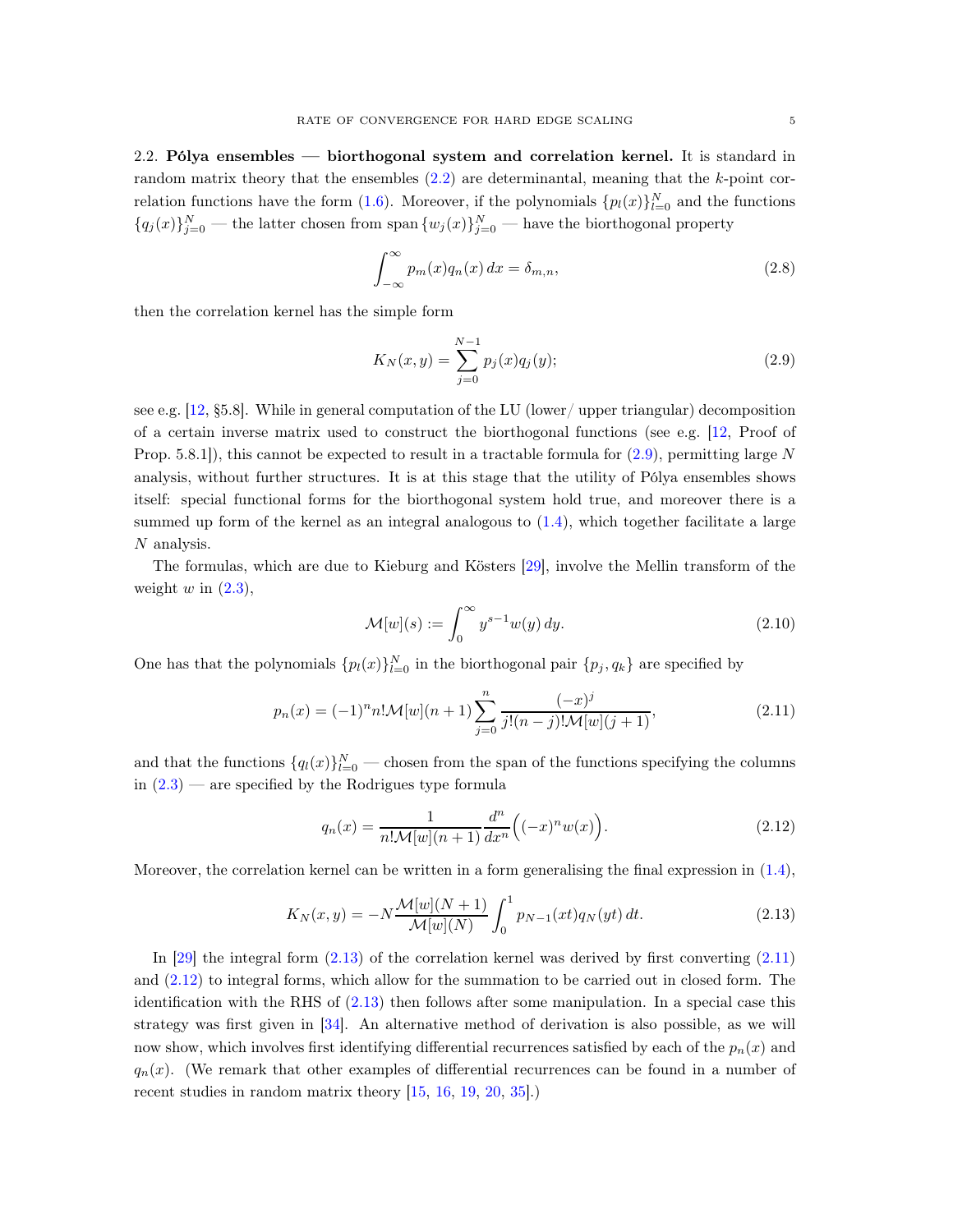**Proposition 2.1.** Let  $p_n(x)$  and  $q_n(x)$  be specified by [\(2.11\)](#page-4-3) and [\(2.12\)](#page-4-4). These functions satisfy the differential recurrences

<span id="page-5-0"></span>
$$
x\frac{d}{dx}p_n(x) = np_n(x) + n\frac{\mathcal{M}[w](n+1)}{\mathcal{M}[w](n)}p_{n-1}(x)
$$
\n(2.14)

<span id="page-5-1"></span>
$$
x\frac{d}{dx}q_n(x) = -\frac{(n+1)\mathcal{M}[w](n+2)}{\mathcal{M}[w](n+1)}q_{n+1}(x) + (n+1)q_n(x).
$$
 (2.15)

A corollary of these recurrences is the differential identity

<span id="page-5-2"></span>
$$
\left(x\frac{\partial}{\partial x} + y\frac{\partial}{\partial y} + 1\right)K_N(x, y) = -N\frac{\mathcal{M}[w](N+1)}{\mathcal{M}[w](N)}p_{N-1}(x)q_N(y),\tag{2.16}
$$

which implies  $(2.13)$ .

Proof. From the formula  $(2.11)$ ,

$$
x\frac{d}{dx}p_n(x) = (-1)^n n! \mathcal{M}[w](n+1) \sum_{j=0}^n (-1)^j \frac{j}{j!(n-j)! \mathcal{M}[w](j+1)} x^j.
$$

Rewrite the j in the denominator of this expression as  $n - (n - j)$ , and use this to decompose the sum into two. Upon some simple manipulation, the identity [\(2.14\)](#page-5-0) results.

According to  $(2.5)$ , the formula  $(2.12)$  can be rewritten

$$
q_n(x) = \frac{1}{n! \mathcal{M}[w](n+1)} \prod_{l=1}^n \left( -x \frac{\partial}{\partial x} - l \right) w(x).
$$

Acting on both sides with  $-x\frac{d}{dx} - (n+1)$  shows

$$
\left(-x\frac{d}{dx} - (n+1)\right)q_n(x) = \frac{(n+1)\mathcal{M}[w](n+2)}{\mathcal{M}[w](n+1)}q_{n+1}(x).
$$

This gives  $(2.15)$ .

With the differential recurrences  $(2.14)$  and  $(2.15)$  established, we can use them in the expression  $(2.9)$  to give

$$
\left(x\frac{\partial}{\partial x} + y\frac{\partial}{\partial y}\right)K_N(x, y)
$$
  
= 
$$
\sum_{n=0}^{N-1} \left( n p_n(x) + n \frac{\mathcal{M}[w](n+1)}{\mathcal{M}[w](n)} p_{n-1}(x) \right) \left( - \frac{(n+1)\mathcal{M}[w](n+2)}{\mathcal{M}[w](n+1)} q_{n+1}(y) + (n+1)q_n(y) \right).
$$
\n(2.17)

Simple manipulation reduces this to [\(2.16\)](#page-5-2).

In  $(2.16)$  scale x and y by writing as xt and yt respectively. The LHS of  $(2.16)$  can then be written

<span id="page-5-3"></span>
$$
\frac{d}{dt}tK_N(tx,ty) = -N\frac{\mathcal{M}[w](N+1)}{\mathcal{M}[w](N)}p_{N-1}(tx)q_N(ty).
$$
\n(2.18)

Integrating both sides from 0 to 1, on the LHS noting  $\lim_{t\to 0^+} tK_N(tx, ty) = 0$  as follows from [\(2.9\)](#page-4-1), reclaims [\(2.13\)](#page-4-2).

 $\Box$ 

Remark 2.2. We show in Appendix B how  $(2.18)$ , combined with a recurrence formula of fixed depth of  $tp_{N-1}(t)$  known to hold for a number of the specific Pólya ensembles considered in Section [3,](#page-6-1) provides a combinatorial based method to compute the leading large N form of the moments of the spectral density.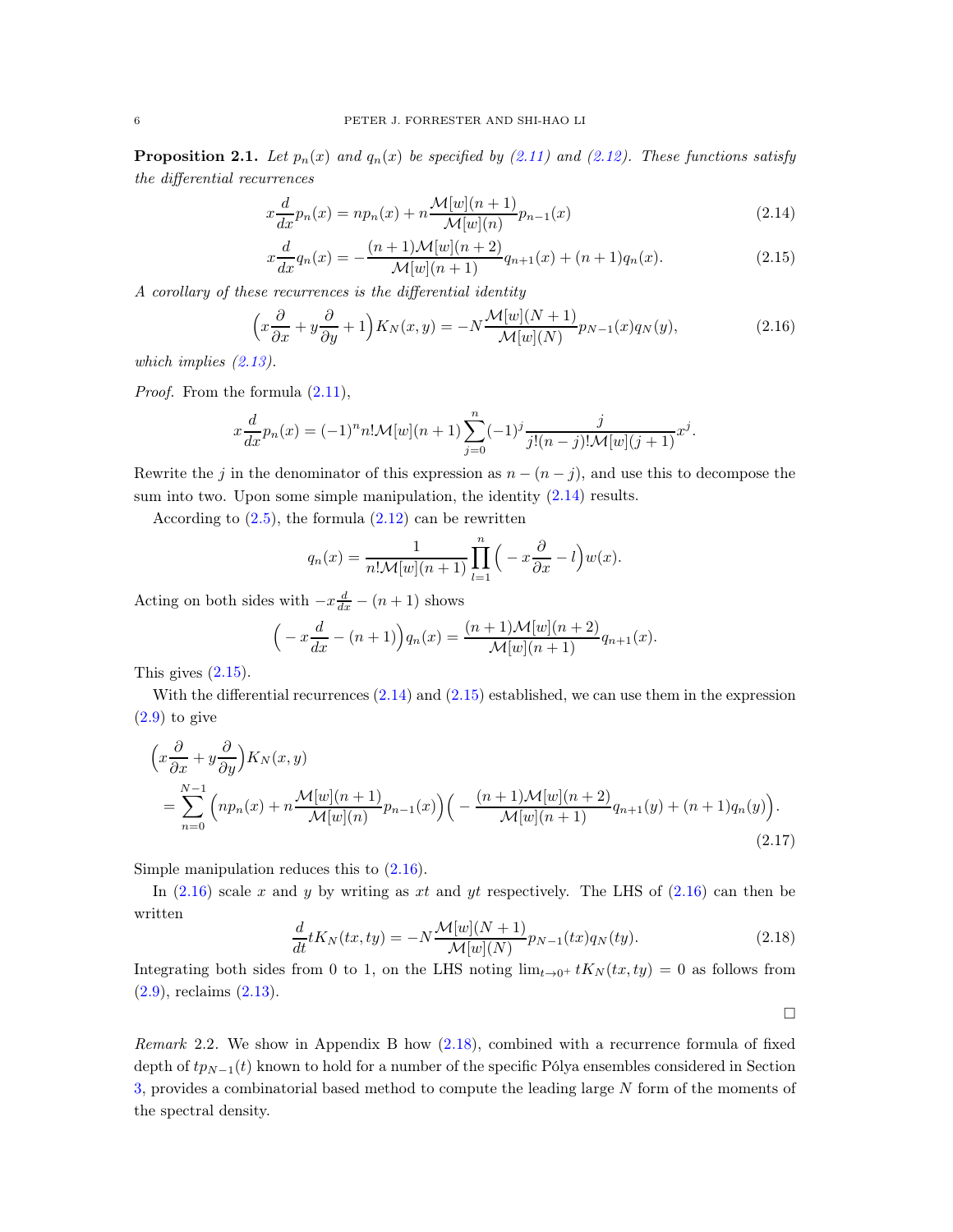<span id="page-6-0"></span>2.3. Asymptotics of ratios of gamma function. The gamma function  $\Gamma(z)$  is one of the most commonly occurring of special functions [\[3\]](#page-18-5), analytic in the complex plane except for poles at 0 and the negative integers. Since  $\Gamma(z+1) = z\Gamma(z)$  and  $\Gamma(1) = 1$ , for n a non-negative integer

<span id="page-6-4"></span><span id="page-6-3"></span><span id="page-6-2"></span>
$$
\Gamma(n+1) = n!,\tag{2.19}
$$

and so gives meaning to the factorial for general complex n. Historically [\[42\]](#page-20-1) Stirling's formula for the gamma function is the large n approximation to the factorial  $n! \approx \sqrt{2\pi} n^{n+1/2} e^{-n}$ , later extended to the asymptotic series [\[45\]](#page-20-2)

$$
n! = \sqrt{2\pi n} \left(\frac{n}{e}\right)^n \left(1 + \frac{1}{12n} + \frac{1}{288n^2} + O\left(\frac{1}{n^3}\right)\right).
$$
 (2.20)

Using [\(2.19\)](#page-6-2) and truncating this asymptotic series at  $O(1/n)$  leads to the large |z| asymptotic expansion [\[44](#page-20-3)]

$$
\frac{\Gamma(z+a)}{\Gamma(z+b)} = z^{a-b} \left( 1 + \frac{1}{2z} (a-b)(a+b-1) + O(z^{-2}) \right), \quad |z| \to \infty
$$
 (2.21)

valid for  $|\arg z| < \pi$  and a, b fixed. Furthermore, specify  $(u)_{\alpha} := \Gamma(u + \alpha)/\Gamma(u)$ , which for  $\alpha$  a positive integer corresponds to the product  $(u)_{\alpha} = (u)(u+1)\cdots(u+\alpha-1)$ . From this definition, and under the assumption that  $\alpha$  is a positive integer, we see

$$
(-N+k)_{\alpha} = (-1)^{\alpha} \frac{\Gamma(N-k+1)}{\Gamma(N-k+1-\alpha)} = (-N)^{\alpha} \left( 1 - \frac{\alpha(2k+\alpha-1)}{2N} + O(N^{-2}) \right), \quad N \to \infty,
$$
\n(2.22)

<span id="page-6-1"></span>where the large  $N$  form follows from  $(2.21)$ . Our analysis of the rate of convergence for hard edge scalings will have use for both  $(2.21)$  and  $(2.22)$ .

#### 3. HARD EDGE SCALING TO  $O(1/N)$  for some Pólya ensembles

<span id="page-6-7"></span>3.1. Products of Laguerre ensembles. The realisation of the Laguerre unitary ensemble with  $a = n - N$  noted below [\(1.2\)](#page-1-6) can equivalently be expressed as being realised by the squared singular values of an  $n \times N$  standard complex Gaussian matrix. A natural generalisation, first considered in  $[1, 2]$  $[1, 2]$ , is to consider the squared singular values of the product of say M rectangular standard complex Gaussian matrices (assumed to be of compatible sizes). Since each ensemble in the product is individually a Pólya ensemble, the closure property of Pólya ensembles under multiplicative convolution from [\[29](#page-19-1)] tells us that the product ensemble can be formed by simply replacing  $w(x)$  in  $(2.3)$  by

<span id="page-6-6"></span>
$$
w^{(M)}(x) := \int_0^\infty dx_1 \cdots dx_M \, \delta\left(x - \prod_{j=1}^M x_j\right) \prod_{l=1}^M w_l(x_l), \quad w_j(x) = \frac{1}{\Gamma(a_j + 1)} x^{a_j} e^{-x}.\tag{3.1}
$$

For the Mellin transform we have the factorised gamma function evaluation

<span id="page-6-5"></span>
$$
\mathcal{M}[w^{(M)}](s) = \prod_{j=1}^{M} \frac{\Gamma(a_j + s)}{\Gamma(a_j + 1)}.
$$
\n(3.2)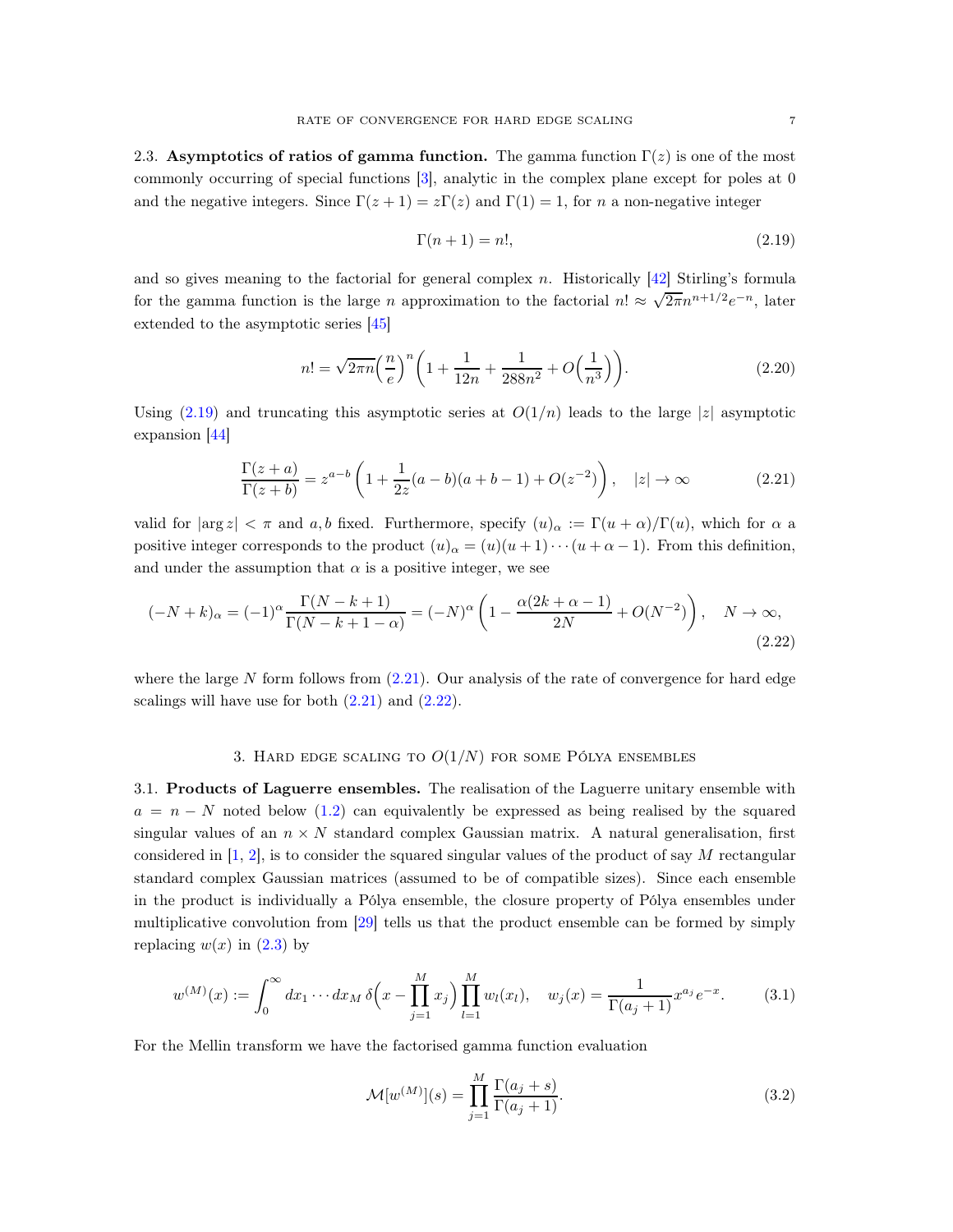The formula for the inverse Mellin transform then gives

<span id="page-7-0"></span>
$$
w^{(M)}(x) = \left(\prod_{j=1}^{M} \frac{1}{\Gamma(a_j+1)}\right) \frac{1}{2\pi i} \int_{c-i\infty}^{c+i\infty} \prod_{j=1}^{M} \Gamma(a_j-s) x^s ds
$$
  
= 
$$
\prod_{j=1}^{M} \frac{1}{\Gamma(a_j+1)} G_{0,M}^{M,0} \binom{-}{a_1, \dots, a_M} x.
$$
 (3.3)

Here c is any positive real number, and  $G_{M,0}^{0,M}$  denotes a particular Meijer G-function; see [\[37](#page-19-9)].

Substituting  $(3.2)$  in  $(2.11)$  and  $(3.3)$  in  $(2.12)$  shows  $[1]$ 

<span id="page-7-3"></span>
$$
p_n(x) = (-1)^n n! \prod_{j=1}^M \Gamma(a_j + n + 1) \sum_{j=0}^n \frac{(-x)^j}{j!(n-j)! \prod_{l=1}^M (a_l + 1)_j}
$$
  
=  $(-1)^n \prod_{j=1}^M \frac{\Gamma(a_j + n + 1)}{\Gamma(a_j + 1)} {}_1F_M \binom{-n}{a_1 + 1, \dots, a_M + 1} |x$ , (3.4)

with  $\displaystyle _{1}F_{M}$  the notation for the particular hypergeometric series, and

$$
q_n(x) = \frac{(-1)^n}{n!} \prod_{j=1}^M \frac{1}{\Gamma(a_j + n + 1)} \frac{1}{2\pi i} \int_{c-i\infty}^{c+i\infty} \frac{\Gamma(n+s+1)}{\Gamma(s+1)} \prod_{j=1}^M \Gamma(a_j - s) x^s ds
$$
  
= 
$$
\frac{(-1)^n}{n!} \prod_{j=1}^M \frac{1}{\Gamma(a_j + n + 1)} G_{1,M+1}^{M,1} \binom{-n}{a_1, \dots, a_M, 0} x^s.
$$
 (3.5)

According to [\(2.16\)](#page-5-2) and [\(2.13\)](#page-4-2),  $K_N(x, y)$  is fully determined by  $p_{N-1}(x)$  and  $q_N(y)$ . Since our aim is to expand  $K_N(x, y)$  for large N with hard edge scaled variables, it suffices then to compute the hard edge expansion of these particular biorthogonal functions.

<span id="page-7-5"></span>Proposition 3.1. Denote

<span id="page-7-4"></span><span id="page-7-2"></span><span id="page-7-1"></span>
$$
{}_{0}F_{M}\left(\begin{array}{c} -\\ a_{1}+1,\ldots,a_{M}+1 \end{array}\Big| -x\right) = \sum_{j=0}^{\infty} \frac{(-x)^{j}}{j!\prod_{s=1}^{M}(a_{s}+1)_{j}},\tag{3.6}
$$

as conforms with standard notation in the theory of hypergeometric functions. We have

$$
{}_{1}F_{M}\left(\begin{array}{c} -N+1\\ a_{1}+1,\ldots,a_{M}+1 \end{array} \Big| \frac{x}{N}\right)
$$
  
=  $\left(1-\frac{1}{2N}\left(x\frac{d}{dx}+\left(x\frac{d}{dx}\right)^{2}\right)\right){}_{0}F_{M}\left(\begin{array}{c} -\\ a_{1}+1,\ldots,a_{M}+1 \end{array} \Big| -x\right)+O\left(\frac{1}{N^{2}}\right).$  (3.7)

Also

$$
\frac{1}{N!}G_{1,M+1}^{M,1}\binom{-N}{a_1,\ldots,a_M,0} \frac{x}{N}
$$
\n
$$
= \left(1 + \frac{1}{2N} \left(x\frac{d}{dx} + \left(x\frac{d}{dx}\right)^2\right)\right) G_{1,M+1}^{M,0}\binom{-}{a_1,\ldots,a_M,0} x + O\left(\frac{1}{N^2}\right). \tag{3.8}
$$

In both [\(3.7\)](#page-7-1) and [\(3.8\)](#page-7-2) the bound on the remainder holds uniformly for  $x \in [0, s]$ , for any fixed  $s \in \mathbb{R}_+$ .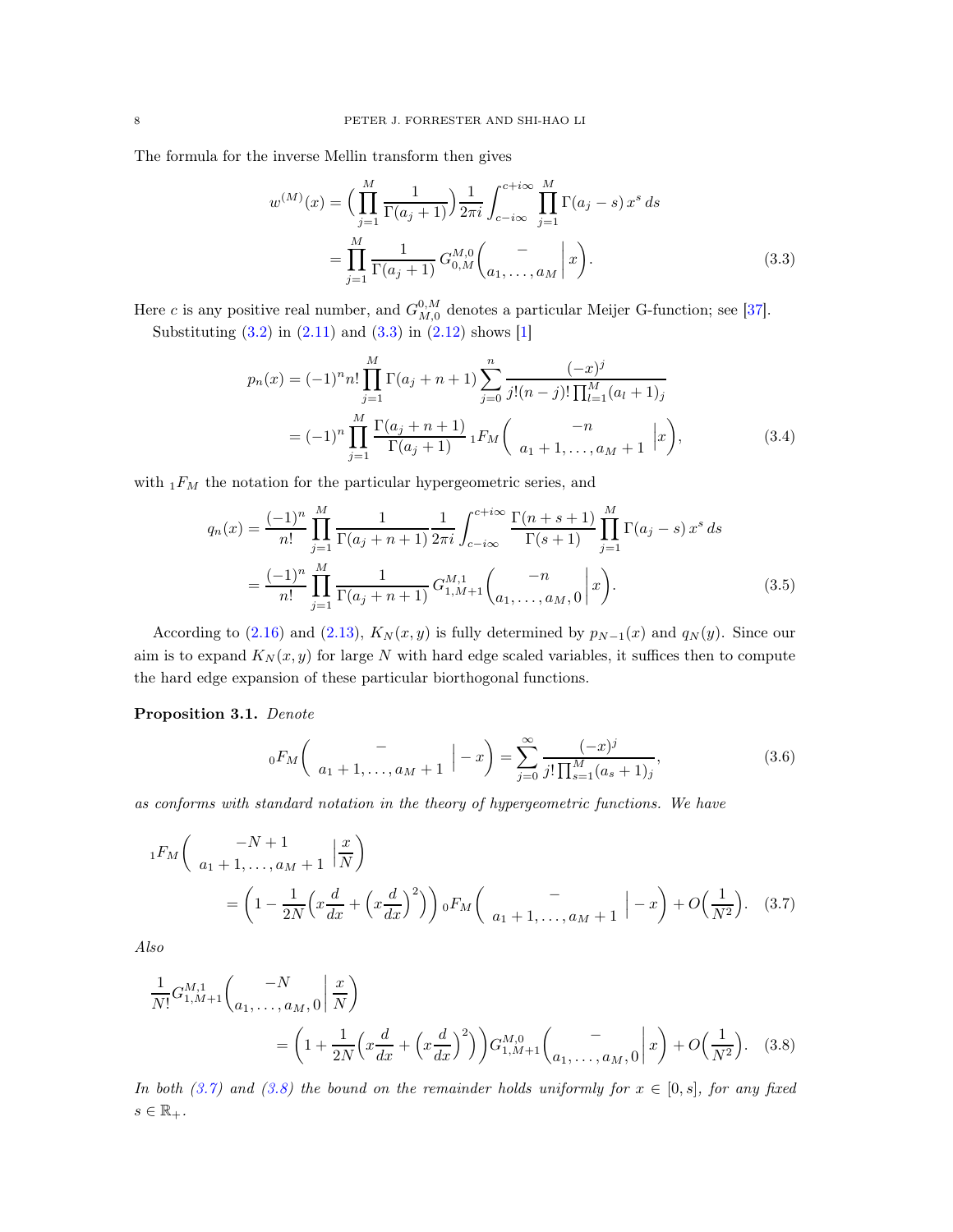*Proof.* In the summation  $(3.4)$  defining the LHS of  $(3.7)$  the only N dependence is the factor

$$
\frac{(-N+1)_j}{N^j} = (-1)^j \left(1 - \frac{j(j+1)}{2N} + O\left(\frac{1}{N^2}\right)\right),
$$

where the expansion follows from  $(2.22)$ . This result, valid for fixed j, can nonetheless be substituted in the summation since the factor in the summand  $(-N+1)_{j}/j!N^{j}$  is a rapidly decaying function of  $j$ . Doing this shows

$$
\sum_{j=0}^{\infty} \frac{(-x)^j}{j!\prod_{s=1}^M (a_s+1)_j} \left(1 - \frac{j(j+1)}{2N} + O\left(\frac{1}{N^2}\right)\right)
$$
  
=  $\left(1 - \frac{1}{2N}\left(x\frac{d}{dx} + \left(x\frac{d}{dx}\right)^2\right)\right) {}_0F_M\left(\begin{array}{c} - \\ a_1+1,\ldots,a_M+1 \end{array} \Big| -x\right) + O\left(\frac{1}{N^2}\right),$ 

with the bound on the RHS uniform for  $x \in [0, s]$ .

In relation to  $(3.8)$ , after multiplying through the prefactor  $1/N!$  inside the integrand of the integral  $(3.5)$  defining the LHS, we see the only dependence on N is the factor

<span id="page-8-0"></span>
$$
\frac{\Gamma(N+s+1)}{N^{s}\Gamma(N+1)} = 1 + \frac{s(s+1)}{2N} + O\left(\frac{1}{N^{2}}\right),
$$

where the expansion follows from  $(2.22)$ . The result  $(3.8)$  now follows by noting

$$
\frac{1}{2\pi i} \int_{c-i\infty}^{c+i\infty} \frac{1}{\Gamma(s+1)} \prod_{j=1}^{M} \Gamma(a_j-s) \left(1 + \frac{s(s+1)}{2N} + O\left(\frac{1}{N^2}\right)\right) x^s ds
$$
  
=  $\left(1 + \frac{1}{2N} \left(x\frac{d}{dx} + \left(x\frac{d}{dx}\right)^2\right)\right) G_{1,M+1}^{M,0} \left(\frac{1}{a_1, \ldots, a_M, 0} \middle| x\right) + O\left(\frac{1}{N^2}\right),$ 

and arguing in relation to the error term as above.

Substituting the results of Proposition [3.1](#page-7-5) in [\(3.4\)](#page-7-3) with  $n = N - 1$  and in [\(3.5\)](#page-7-4) with  $n = N$ , then substituting in  $(2.13)$  shows

$$
\frac{1}{N}K_N(x/N, y/N) = \int_0^1 \left(1 - \frac{1}{2N} \left(x\frac{d}{dx} + \left(x\frac{d}{dx}\right)^2\right)\right) F(xt) \left(1 + \frac{1}{2N} \left(y\frac{d}{dy} + \left(y\frac{d}{dy}\right)^2\right)\right) G(yt) dt + O\left(\frac{1}{N^2}\right),
$$
 (3.9)

where F denotes the function  ${}_0F_M$  in [\(3.7\)](#page-7-1) and G denotes the function  $G_{1,M+1}^{M,0}$  in [\(3.8\)](#page-7-2). Note that the error bound from asymptotic forms in Proposition [3.1](#page-7-5) persist because the error bounds therein are uniform with respect to x, y when these variables are restricted to a compact set; see [\[8](#page-18-2)] on this point in relation to  $(1.9)$ .

Independent of the details of these functions, the structure [\(3.9\)](#page-8-0) permits simplification.

<span id="page-8-2"></span>**Proposition 3.2.** The expression  $(3.9)$  has the simpler form

<span id="page-8-1"></span>
$$
\frac{1}{N}K_N(x/N, y/N) = \int_0^1 F(xt)G(yt) dt - \frac{1}{2N} \left( x \frac{\partial}{\partial x} - y \frac{\partial}{\partial y} \right) F(x)G(y) + O\left(\frac{1}{N^2}\right).
$$
(3.10)

*Proof.* At order  $1/N$  the RHS of  $(3.9)$  reads

$$
-\frac{1}{2N} \int_0^1 G(yt) \left(x\frac{d}{dx} + \left(x\frac{d}{dx}\right)^2\right) F(xt) dt + \frac{1}{2N} \int_0^1 F(xt) \left(y\frac{d}{dy} + \left(y\frac{d}{dy}\right)^2\right) G(yt) dt.
$$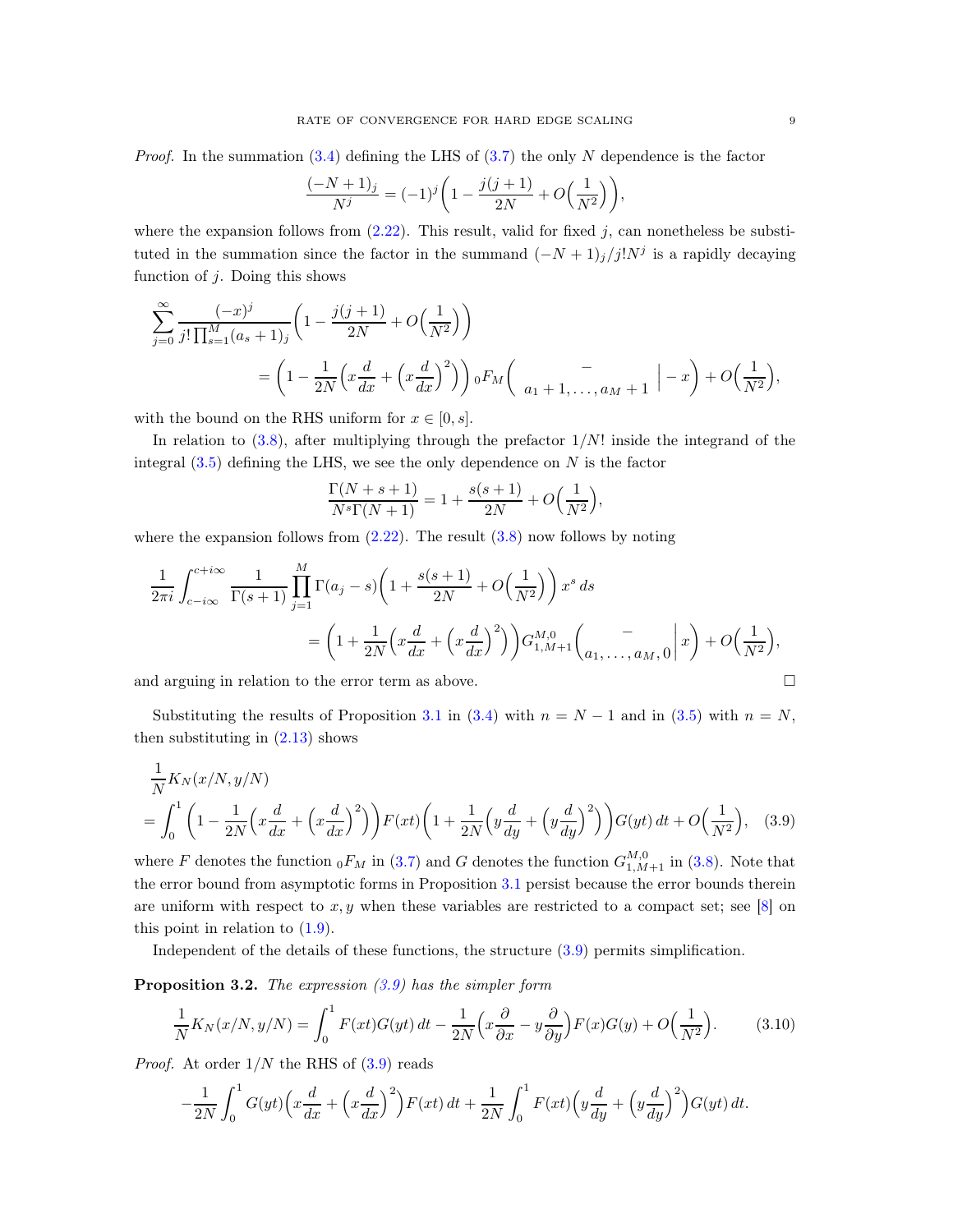In this expression, both the derivatives with respect to  $x$ , and the derivatives with respect to  $y$  can be replaced by derivatives with respect to  $t$ . Performing one integration by parts for each of the terms involving the second derivative,  $(3.10)$  results.

Recalling  $(1.6)$ , we see from  $(3.10)$  that in general for products of Laguerre unitary ensembles, the pointwise rate of convergence to the hard edge limiting k-point correlation is  $O(1/N)$ . On the other hand, as noted in the text around  $(1.11)$ , earlier works  $[8, 11, 23, 27, 43]$  $[8, 11, 23, 27, 43]$  $[8, 11, 23, 27, 43]$  $[8, 11, 23, 27, 43]$  $[8, 11, 23, 27, 43]$  $[8, 11, 23, 27, 43]$  $[8, 11, 23, 27, 43]$  $[8, 11, 23, 27, 43]$  $[8, 11, 23, 27, 43]$  have demonstrated that for the Laguerre unitary ensemble itself (the case  $M = 1$ ), with the hard edge scaling variables as used in [\(3.10\)](#page-8-1), and with the Laguerre parameter  $a = 0$ , the convergence rate is actually  $O(1/N^2)$ . Moreover, these same references found that the  $O(1/N^2)$  rate holds for general Laguerre parameter  $a > -1$  if each N on the LHS of [\(3.10\)](#page-8-1) is replaced by  $N + a/2$ .

From the viewpoint of [\(3.10\)](#page-8-1), the special feature of the case  $M = 1$  is that then F and G are related by

<span id="page-9-3"></span><span id="page-9-1"></span>
$$
G(x) = xa F(x), \qquad (3.11)
$$

as follows from the final paragraph of Section [2.1.](#page-2-1) The term  $O(1/N)$  in [\(3.10\)](#page-8-1) can therefore be written to involve only  $F$ ,

<span id="page-9-0"></span>
$$
-\frac{1}{2N}y^{a}\left(-aF(x)F(y)+\left(x\frac{\partial}{\partial x}-y\frac{\partial}{\partial y}\right)F(x)F(y)\right)\Big|_{M=1}.\tag{3.12}
$$

Substituting in [\(3.10\)](#page-8-1), then substituting the result in [\(1.6\)](#page-1-7), we factor  $x_l$  from each column to effectively remove  $y^a$  from  $(3.12)$ . The term involving partial derivatives in the latter is then antisymmetric, and so does not contribute to an expansion of the determinant at order  $1/N$ , telling us that

$$
\frac{1}{N^k} \rho_{(k)} \left( \frac{x_1}{N}, \dots, \frac{x_k}{N} \right) \Big|_{M=1}
$$
\n
$$
= \prod_{l=1}^k x_l^a \det \left[ \left( \int_0^1 t^a F(x_j t) F(x_l t) dt + \frac{a}{2N} F(x_j) F(x_l) \right) \Big|_{M=1} \right]_{j,l=1}^k + O\left( \frac{1}{N^2} \right)
$$
\n
$$
= \det \left[ \left( \int_0^1 \tilde{F}(x_j t) \tilde{F}(x_l t) dt + \frac{a}{2N} \tilde{F}(x_j) \tilde{F}(x_l) \right) \Big|_{M=1} \right]_{j,l=1}^k + O\left( \frac{1}{N^2} \right), \tag{3.13}
$$

where  $\tilde{F}(x) = x^{a/2} F(x)$ , and the second equality follows from the first by multiplying each row j by  $x_j^{a/2}$  and each column k by  $x_k^{a/2}$  $\frac{u}{k}$ . In this latter form the kernel is symmetric. Comparison with  $(1.3)$  and  $(1.4)$  then shows

$$
\tilde{F}(x)\Big|_{M=1} = J_a(\sqrt{4x}), \qquad \int_0^1 \tilde{F}(xt)\tilde{F}(yt) dt\Big|_{M=1} = 4K^{\text{hard}}(4x, 4y)
$$

(the reason for the factors of 4 comes from the choice of hard edge scaling  $x \mapsto x/4N$  in [\(1.3\)](#page-1-4), [\(1.4\)](#page-1-2) rather than  $x \mapsto x/N$  as in [\(3.13\)](#page-9-1)). This is in agreement with the references cited above relating to the hard edge expansion of the Laguerre unitary ensemble correlation kernel up to and including the  $O(1/N)$  term, and so has the property that upon replacing N by  $N + a/2$  on the LHS, the convergence has the optimal rate of  $O(1/N^2)$ .

<span id="page-9-4"></span>3.2. Laguerre Muttalib-Borodin model. The Laguerre Muttalib-Borodin model [\[9](#page-18-8), [24,](#page-19-12) [39,](#page-19-13) [46\]](#page-20-4), defined as the eigenvalue PDF proportional to

<span id="page-9-2"></span>
$$
\prod_{l=1}^{N} x_l^a e^{-x_l} \prod_{1 \le j < k \le N} (x_j - x_k)(x_j^\theta - x_k^\theta),\tag{3.14}
$$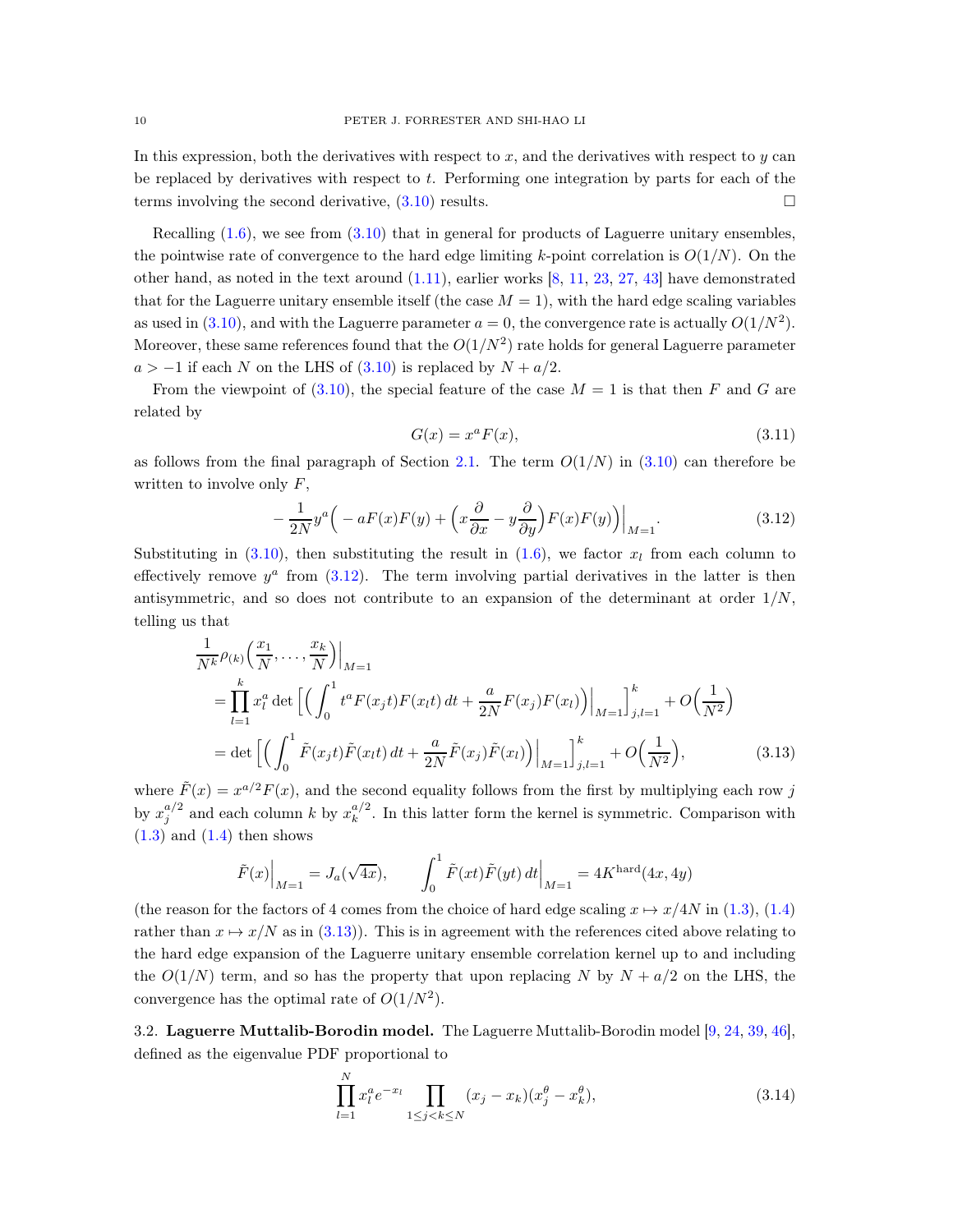with each  $x_l$  positive is, with  $\theta = M$  and upon the change of variables  $x_l \mapsto x_l^{1/\theta}$  $\frac{1}{l}$ , known to be closely related to the product of  $M$  matrices from the LUE. Specifically, there is a choice of the Laguerre parameters  $a_l$  for which the joint PDF of the latter reduces to this transformation of [\(3.14\)](#page-9-2) [\[33\]](#page-19-14). In particular, it follows that in the case  $\theta = M$  at least, [\(3.14\)](#page-9-2) corresponds to a Pólya ensemble. In fact it is known from [\[29](#page-19-1)] that [\(3.14\)](#page-9-2) is an example of a Pólya ensemble for general  $\theta > 0$ . We can thus make use of the theory of Section [2.2](#page-4-0) to study the hard edge expansion of the correlation kernel.

The normalised weight function corresponding to [\(3.14\)](#page-9-2) after the stated change of variables is

$$
w^{(\text{MB},L)}(x) = \frac{1}{\theta \Gamma(a+1)} x^{-1 + (a+1)/\theta} e^{-x^{1/\theta}},
$$
\n(3.15)

which has Mellin transform

<span id="page-10-0"></span>
$$
\mathcal{M}[w^{(\text{MB},L)}](s) = \frac{\Gamma(\theta(s-1) + a + 1)}{\Gamma(a+1)}.\tag{3.16}
$$

Hence the polynomials  $p_n(x)$  in  $(2.11)$  read

<span id="page-10-1"></span>
$$
p_n^{(MB,L)}(x) = (-1)^n \Gamma(\theta n + a + 1) \sum_{j=1}^n \frac{(-n)_j x^j}{j! \Gamma(\theta j + a + 1)},
$$
\n(3.17)

first identified in the work of Konhauser [\[32\]](#page-19-15).

Taking the inverse Mellin transform of [\(3.16\)](#page-10-0) gives the integral form of the weight,

$$
w^{(\text{MB},L)}(x) = \frac{1}{\Gamma(a+1)} \frac{1}{2\pi i} \int_{c-i\theta}^{c+i\theta} \Gamma(-\theta(s+1) + a + 1)x^s \, ds,
$$

valid for  $c > 0$ . Using this in  $(2.12)$  shows

<span id="page-10-2"></span>
$$
q_n^{(MB,L)}(x) = \frac{(-1)^n}{n!\Gamma(\theta n + a + 1)} \frac{1}{2\pi i} \int_{c-i\theta}^{c+i\theta} \frac{\Gamma(s+n+1)}{\Gamma(s)} \Gamma(-\theta(s+1) + a + 1)x^s ds.
$$
 (3.18)

The dependence on n in the summand of  $(3.17)$  and integrand of  $(3.18)$  is precisely the same as in [\(3.4\)](#page-7-3) and [\(3.5\)](#page-7-4) respectively. Applying the working of Proposition [3.1](#page-7-5) then gives hard edge asymptotics that is structurally identical to  $p_n(x)$  and  $q_n(x)$  for products of Laguerre ensembles. From this we conclude a formula structurally identical to [\(3.10\)](#page-8-1) for the hard edge asymptotics of the kernel.

## Proposition 3.3. Define

$$
\tilde{p}_n^{(MB,L)}(x) = \frac{(-1)^n}{\Gamma(\theta n + a + 1)} p_n^{(MB,L)}(x), \qquad \tilde{q}_n^{(MB,L)}(x) = (-1)^n \Gamma(\theta n + a + 1) q_n^{(MB,L)}(x).
$$

Also define

$$
F^{(\text{MB},L)}(x) = \sum_{j=0}^{\infty} \frac{x^j}{j! \Gamma(\theta j + a + 1)}, \qquad G^{(\text{MB},L)}(x) = \frac{1}{2\pi i} \int_{c - i\theta}^{c + i\theta} \frac{\Gamma(-\theta (s + 1) + a + 1)}{\Gamma(s)} x^s \, ds.
$$

We have

$$
\tilde{p}_{N-1}^{(\text{MB},L)}(x/N) = \left(1 - \frac{1}{2N} \left(x\frac{d}{dx} + \left(x\frac{d}{dx}\right)^2\right)\right) F^{(\text{MB},L)}(x) + O\left(\frac{1}{N^2}\right)
$$
\n
$$
\tilde{q}_N^{(\text{MB},L)}(x/N) = \left(1 + \frac{1}{2N} \left(x\frac{d}{dx} + \left(x\frac{d}{dx}\right)^2\right)\right) G^{(\text{MB},L)}(x) + O\left(\frac{1}{N^2}\right),
$$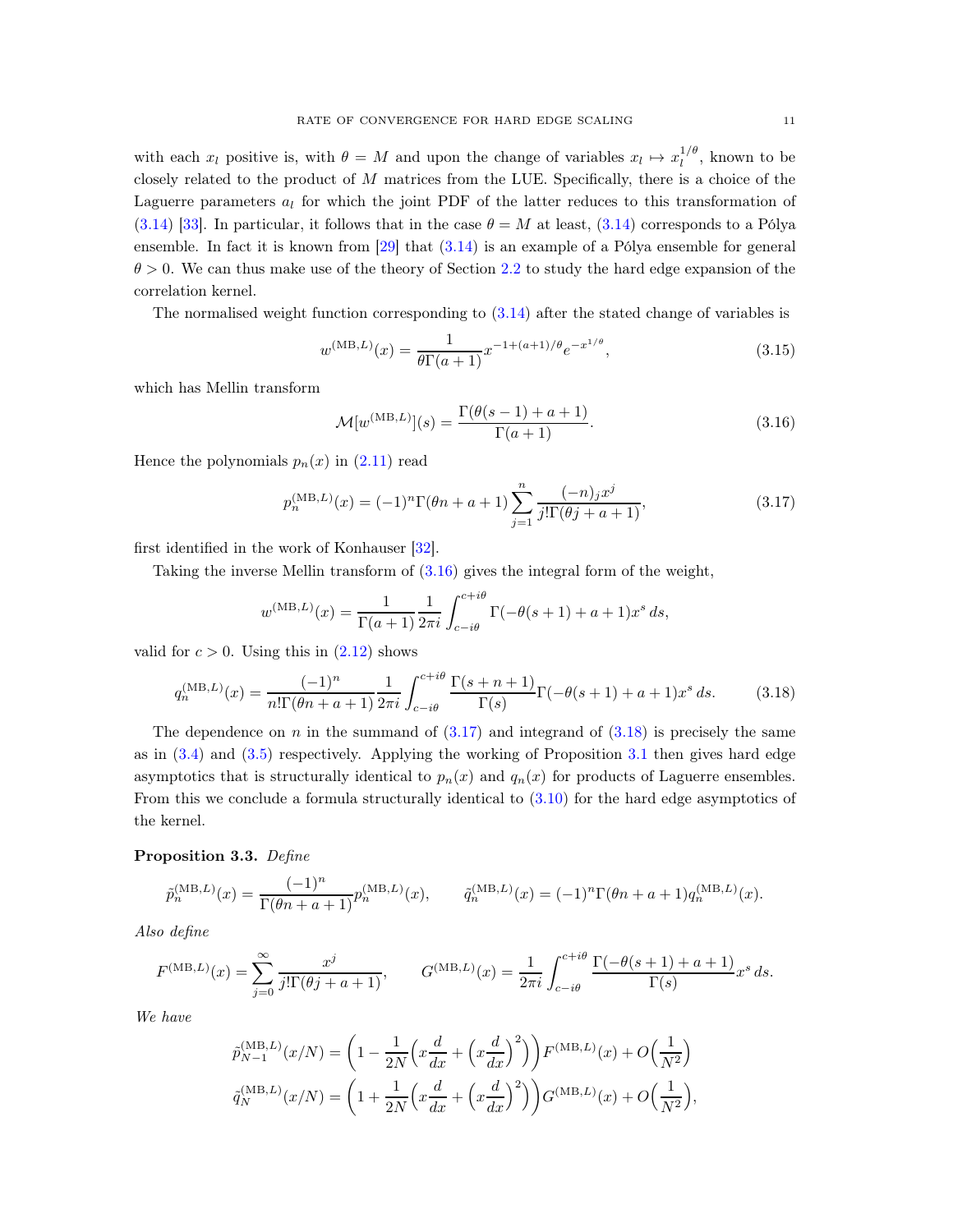and furthermore

$$
\frac{1}{N} K_N^{(\text{MB},L)}(x/N, y/N)
$$
\n
$$
= \int_0^1 F^{(\text{MB},L)}(xt) G^{(\text{MB},L)}(yt) dt - \frac{1}{2N} \left( x \frac{\partial}{\partial x} - y \frac{\partial}{\partial y} \right) F^{(\text{MB},L)}(x) G^{(\text{MB},L)}(y) + O\left(\frac{1}{N^2}\right).
$$

As in the discussion following Proposition [3.1,](#page-7-5) this tells us that the rate of convergence to the hard edge scaled limit of the k-point correlation is  $O(1/N)$ , with the case  $\theta = 1$  (corresponding to the LUE) an exception, where by appropriate choice of scaling variables, the rate is  $O(1/N^2)$ .

<span id="page-11-0"></span>3.3. Products of Laguerre ensembles and inverse Laguerre ensembles. In the guise of the square singular values for the product of complex Gaussian matrices, times the inverse of a further product of complex Gaussian matrices, the study of the eigenvalues of a product of Laguerre ensembles and inverses was initiated in [\[14\]](#page-18-9). This was put in the context of Pólya ensembles in [\[33\]](#page-19-14). Moreover, in the case that there are equal numbers of matrices and inverse matrices, such product ensembles can be related to a single weight function, as we will now demonstrate. The essential point is that the eigenvalues of  $X_{b_1}^{-1}X_{a_1}$ , where  $X_{a_1}$ ,  $X_{b_1}$  has eigenvalues from the Laguerre unitary ensemble has eigenvalue PDF proportional to (see e.g. [\[12,](#page-18-0) Exercises 3.6 q.3])

<span id="page-11-5"></span>
$$
\prod_{l=1}^{N} \frac{x_l^{a_1}}{(1+x_l)^{b_1+a_1+2N}} \prod_{1 \le j < k \le N} (x_k - x_j)^2 \tag{3.19}
$$

and that this in turn is an example of a Pólya ensemble [\(2.3\)](#page-3-1) with

<span id="page-11-3"></span><span id="page-11-1"></span>
$$
w^{(1)}(x) = \frac{x^{a_1}}{(1+x)^{b_1+a_1+N+1}} \chi_{x>0}
$$
\n(3.20)

(here the superscript (I) indicates 'inverse'). Structurally, a key distinguishing feature relative to the weight  $(1.2)$  is that  $(3.20)$  depends on N. After normalising  $(3.20)$ , proceeding as in the derivation of [\(3.1\)](#page-6-6) shows the weight function for the Pólya ensemble of the corresponding product ensemble is

<span id="page-11-4"></span><span id="page-11-2"></span>
$$
\mathcal{M}[w^{(I,M)}](s) = \prod_{l=1}^{M} \frac{\Gamma(a_l+s)\Gamma(b_l+N+1-s)}{\Gamma(a_l+1)\Gamma(b_l+N)}.
$$
\n(3.21)

Use of  $(3.21)$  in  $(2.11)$  shows

$$
\frac{(-1)^n}{\prod_{l=1}^M \Gamma(a_l + n + 1)\Gamma(b_l + N - n)} p_n^{(I,M)}(x) = \sum_{j=0}^n \frac{(-n)_j}{j!} \frac{x^j}{\prod_{l=1}^M \Gamma(a_l + j + 1)\Gamma(b_l + N - j)}.
$$
 (3.22)

Further, using  $(3.21)$  to write  $w^{(1)}(x)$  as an inverse Mellin transform shows from  $(2.12)$  that

$$
\frac{(-1)^n}{\prod_{l=1}^M \Gamma(a_l + n + 1)\Gamma(b_l + N - n)} q_n^{(I,M)}(x)
$$
\n
$$
= \frac{1}{2\pi i} \frac{1}{n!} \int_{c - i\theta}^{c + i\theta} \frac{\Gamma(s + n)}{\Gamma(s)} \Big(\prod_{l=1}^M \Gamma(a_l - s)\Gamma(b_l + N + 1 + s)\Big) x^s \, ds. \tag{3.23}
$$

Proceeding as in the derivation of Proposition [3.1,](#page-7-5) and making use in particular of the asymptotic formula  $(2.21)$  for the ratio of two gamma functions, the large N forms of  $(3.22)$  and  $(3.23)$  as relevant to  $(2.13)$  can be deduced. This allows for the analogue of  $(3.9)$  to be deduced, which then proceeding as in the derivation of Proposition [3.2](#page-8-2) gives the analogue of [\(3.10\)](#page-8-1).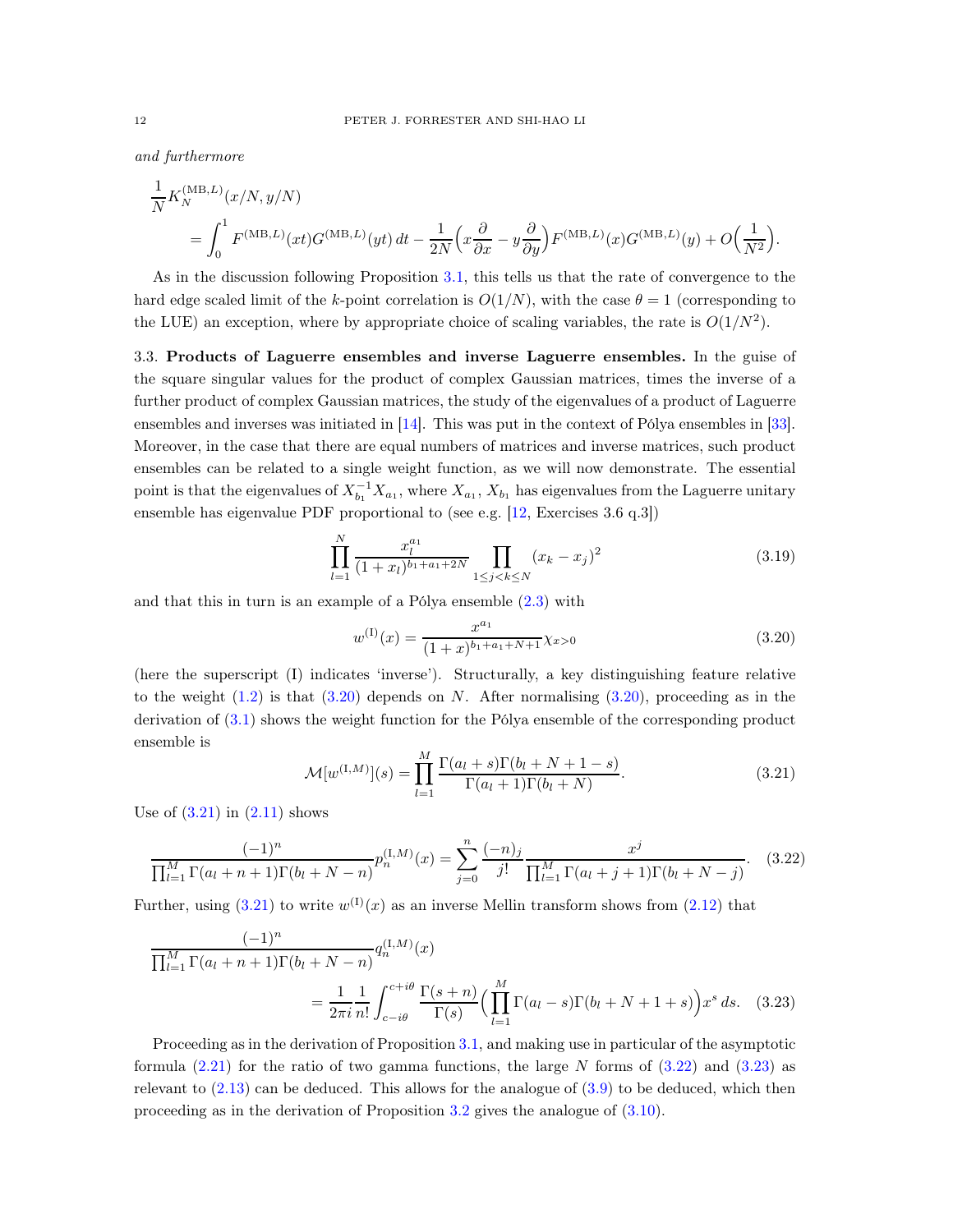<span id="page-12-2"></span>**Proposition 3.4.** Denote the LHS of [\(3.22\)](#page-11-3) with  $n = N - 1$ , and multiplied by  $\prod_{l=1}^{M} \Gamma(N + b_l)$ , by  $\tilde{p}_{N-1}^{(I,M)}$  $N-1 \choose N-1$  (x), and let F be specified as below [\(3.9\)](#page-8-0). Also, denote the LHS of [\(3.23\)](#page-11-4) with  $n = N$ , and divided by  $\prod_{l=1}^{M} \Gamma(N + b_l)$ , by  $\tilde{q}_N^{(I,M)}(x)$ , and let G be as specified below [\(3.9\)](#page-8-0). We have

$$
p_{N-1}^{(I,M)}\left(\frac{x}{N^{M+1}}\right) = \left(1 - \frac{1}{2N}\left(\left(1 + M - 2\sum_{l=1}^{M} b_l\right)x\frac{d}{dx} + (1 + M)\left(x\frac{d}{dx}\right)^2 + O\left(\frac{1}{N^2}\right)\right)\right)F(x), \tag{3.24}
$$

$$
\frac{1}{N^M} q_N^{(I,M)} \left( \frac{x}{N^{M+1}} \right)
$$
\n
$$
= \left( 1 + \frac{1}{N} \sum_{l=1}^M b_l + \frac{1}{2N} \left( \left( 1 + M + 2 \sum_{l=1}^M b_l \right) x \frac{d}{dx} + (1 + M) \left( x \frac{d}{dx} \right)^2 + O\left( \frac{1}{N^2} \right) \right) \right) G(x) \quad (3.25)
$$

and

$$
\frac{1}{N^{M+1}} K_N\left(\frac{x}{N^{M+1}}, \frac{y}{N^{M+1}}\right) = \int_0^1 F(xt)G(yt) dt
$$
  
 
$$
-\frac{1}{2N}(1+M)\Big(G(y)x\frac{d}{dx}F(x) - F(x)y\frac{d}{dy}G(y)\Big) + \frac{1}{N}\Big(\sum_{l=1}^M b_l\Big)F(x)G(y) + O\Big(\frac{1}{N^2}\Big). \quad (3.26)
$$

The expansion [\(3.26\)](#page-12-0) shows that in general the leading correction to the hard edge scaled limit of the k-point correlation in the case of M products of random matrices formed from the multiplication of a Laguerre unitary ensemble and inverse Laguerre unitary ensemble is  $O(1/N)$ . However, as for products studied in Section [3.1,](#page-6-7) the case  $M = 1$  is special, as then the relation  $(3.11)$  between F and G holds. The  $O(1/N)$  term in  $(3.26)$  the simplifies to read

<span id="page-12-0"></span>
$$
\frac{1}{N}y^{a}\left((a_{1}+b_{1})F(x)F(y)-\left(x\frac{\partial}{\partial x}-y\frac{\partial}{\partial y}\right)F(x)F(y)\right)\Big|_{M=1}
$$
\n(3.27)

Proceeding now as in the derivation of [\(3.13\)](#page-9-1), and with the same meaning of  $\tilde{F}$  used therein, we thus have

$$
\frac{1}{N^{2k}}\rho_{(k)}\left(\frac{x_1}{N^2},\ldots,\frac{x_k}{N^2}\right)\Big|_{M=1}
$$
\n
$$
=\prod_{l=1}^k x_l^{a_1} \det\left[\left(\int_0^1 t^{a_1} F(x_j t) F(x_l t) dt + \frac{a_1 + b_1}{N} F(x_j) F(x_l)\right)\Big|_{M=1}\right]_{j,l=1}^k + O\left(\frac{1}{N^2}\right)
$$
\n
$$
= \det\left[\left(\int_0^1 \tilde{F}(x_j t) \tilde{F}(x_l t) dt + \frac{a_1 + b_1}{N} \tilde{F}(x_j) \tilde{F}(x_l)\right)\Big|_{M=1}\right]_{j,l=1}^k + O\left(\frac{1}{N^2}\right). \tag{3.28}
$$

As in the discussion below [\(3.13\)](#page-9-1), it follows that if on the LHS N is replaced by  $N + (a_1 + b_1)/2$ , the convergence to the hard edge limit has the optimal rate of  $O(1/N^2)$ .

*Remark* 3.5. 1. Changing variables  $x_l = y_l/(1 - y_l)$ ,  $0 < y_l < 1$  in [\(3.19\)](#page-11-5) gives the functional form

<span id="page-12-1"></span>
$$
\prod_{l=1}^{N} y_l^{a_1} (1 - y_l)^{b_1} \prod_{1 \le j < k \le N} (y_k - y_j)^2,\tag{3.29}
$$

which up to proportionality is the eigenvalue PDF for the Jacobi unitary ensemble. In the recent work [\[38\]](#page-19-2) the corrections to the hard edge scaled limit of the distribution of the smallest eigenvalue have been analysed, with results obtained consistent with  $(3.11)$ . In Appendix A we present a large N analysis of this distribution for the Jacobi  $\beta$ -ensemble (the Jacobi unitary ensemble is the case  $\beta = 2$ ) for general even  $\beta$ .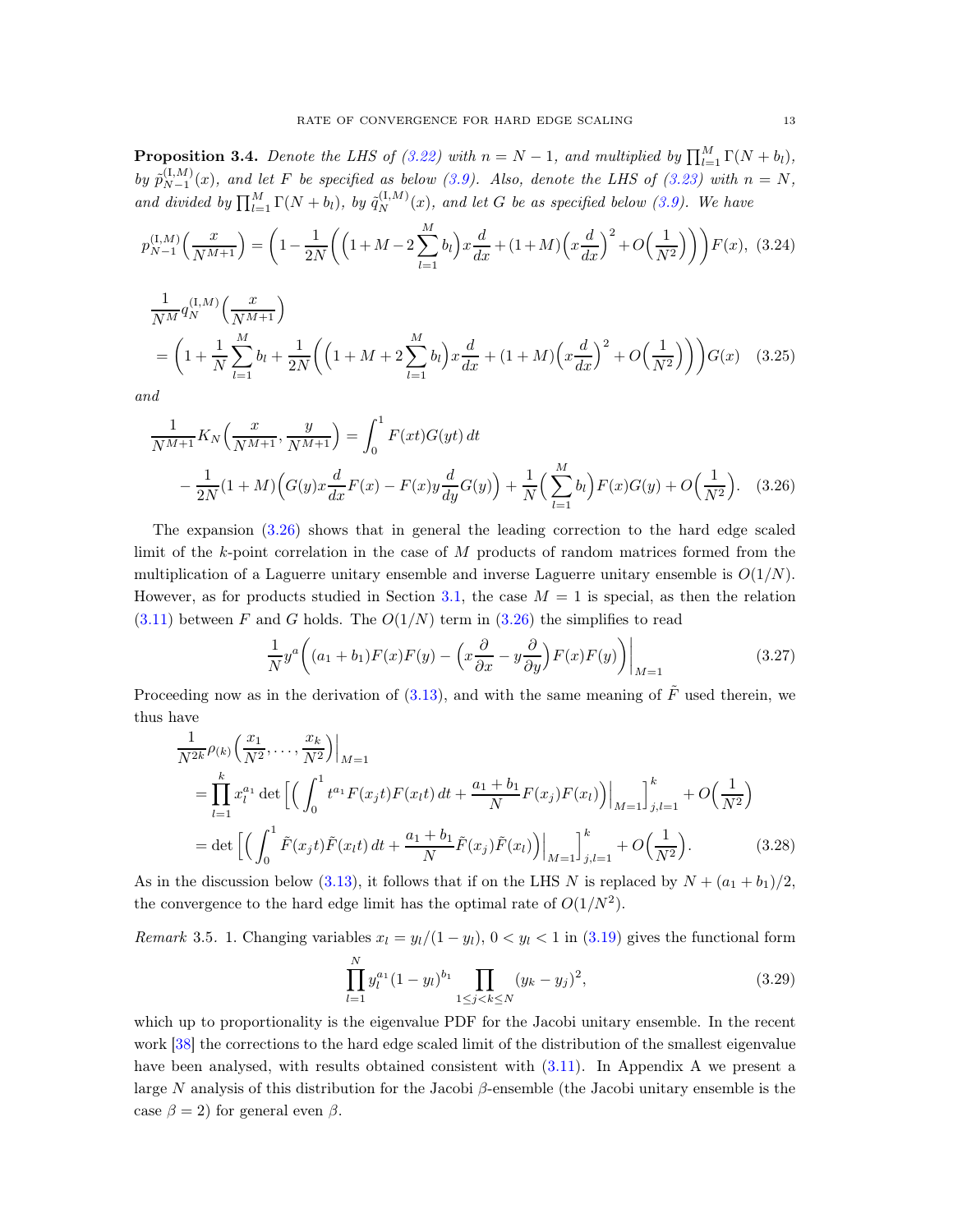2. The case  $b_1 = 0$  of the Jacobi unitary ensemble is closely related to the Cauchy two-matrix model [\[7\]](#page-18-10). The latter is determinantal, but since the PDF consists of two-components, the determinant has a block structure. Nonetheless, each block can be expressed in terms of just a single correlation kernel. The hard edge scaling of the latter has been undertaken in [\[7\]](#page-18-10), with a result analogous to  $(3.28)$  with  $b_1 = 0$  obtained. Closely related to the Cauchy two-matrix matrix model is the Bures ensemble, as first observed in [\[6\]](#page-18-11), and further developed in [\[18\]](#page-19-16), with a Muttalib-Borodin type extension given in [\[21\]](#page-19-17). Since the elements of the correlation kernel for the Bures ensemble (which is a Pfaffian point process) are given in terms of the correlation kernel for the Cauchy twomatrix matrix model, it follows that by tuning the scaling variables at the hard edge, an optimal convergence rate of  $O(1/N^2)$  can be achieved.

3. A Muttalib-Borodin type generalisation of [\(3.19\)](#page-11-5) is known [\[17,](#page-19-18) Jacobi prime case]. Working analogous to that of Section [3.2](#page-9-4) could be undertaken, although we refrain from doing that here. It would similarly be possible to obtain the analogue of Proposition [3.4](#page-12-2) for the singular values of products of truncations of unitary ensembles [\[31](#page-19-19)], which we know from [\[29\]](#page-19-1) can be cast in a Pólya ensemble framework as products of Jacobi unitary ensembles.

Acknowledgements. This research is part of the program of study supported by the Australian Research Council Centre of Excellence ACEMS. We thank Mario Kieburg for feedback on a draft of this work.

## Appendix A

In random matrix theory there is special importance associated with the  $\beta$  generalisation of [\(1.1\)](#page-0-0), specified by the class of PDFs proportional to

$$
\prod_{l=1}^{N} w(x_l) \prod_{1 \le j < k \le N} |x_k - x_j|^\beta. \tag{A.1}
$$

The parameter  $\beta$  is referred to as the Dyson index [\[10\]](#page-18-12), and in classical random matrix theory corresponds to the matrix ensemble being invariant with respect to conjugation by real orthogonal  $(\beta = 1)$ , complex unitary  $(\beta = 2)$  and unitary symplectic matrices  $(\beta = 4)$ . For general  $\beta > 0$ , [\(A.1\)](#page-16-0) has the interpretation as the Boltzmann factor of a classical statistical mechanical system with particles repelling via the pair potential  $-\log|x-y|$ , confined by a one-body potential with Boltzmann factor  $w(x)$ , and interacting at the inverse temperature  $\beta$ . Also, with  $w(x)$  one of the classical weights — Gaussian, Laguerre or Jacobi —  $(A.1)$  for general  $\beta > 0$  is the exact ground state wave function for particular quantum many body systems of Calogero-Sutherland type (this requires a change of variables in the Laguerre and Jacobi cases; see [\[5](#page-18-13)]).

Our interest is in  $(A.1)$  with the Jacobi weight  $(1.13)$ . Details of various realisations of  $(A.1)$  as an eigenvalue PDF in this case can be found in [\[20,](#page-19-7) §1.1]. While there are no tractable formulas for the k-point correlation functions for general  $\beta > 0$ , it turns out that for a particular class of Jacobi gap probabilities  $E_{N,\beta}(0; J; w(x))$  — this denoting the probability that there are no eigenvalues in the interval J for the ensemble specified by the eigenvalue PDF  $(A.1)$  — evaluations are available in terms of particular multivariate hypergeometric functions; see [\[12,](#page-18-0) Ch. 12 & 13], which are well suited to the analysis of the rate of convergence to the hard edge limit. This circumstance similarly holds true for the Laguerre case of  $(A.1)$ , for which an analysis of the rate of convergence has recently been carried out in [\[23](#page-19-10)].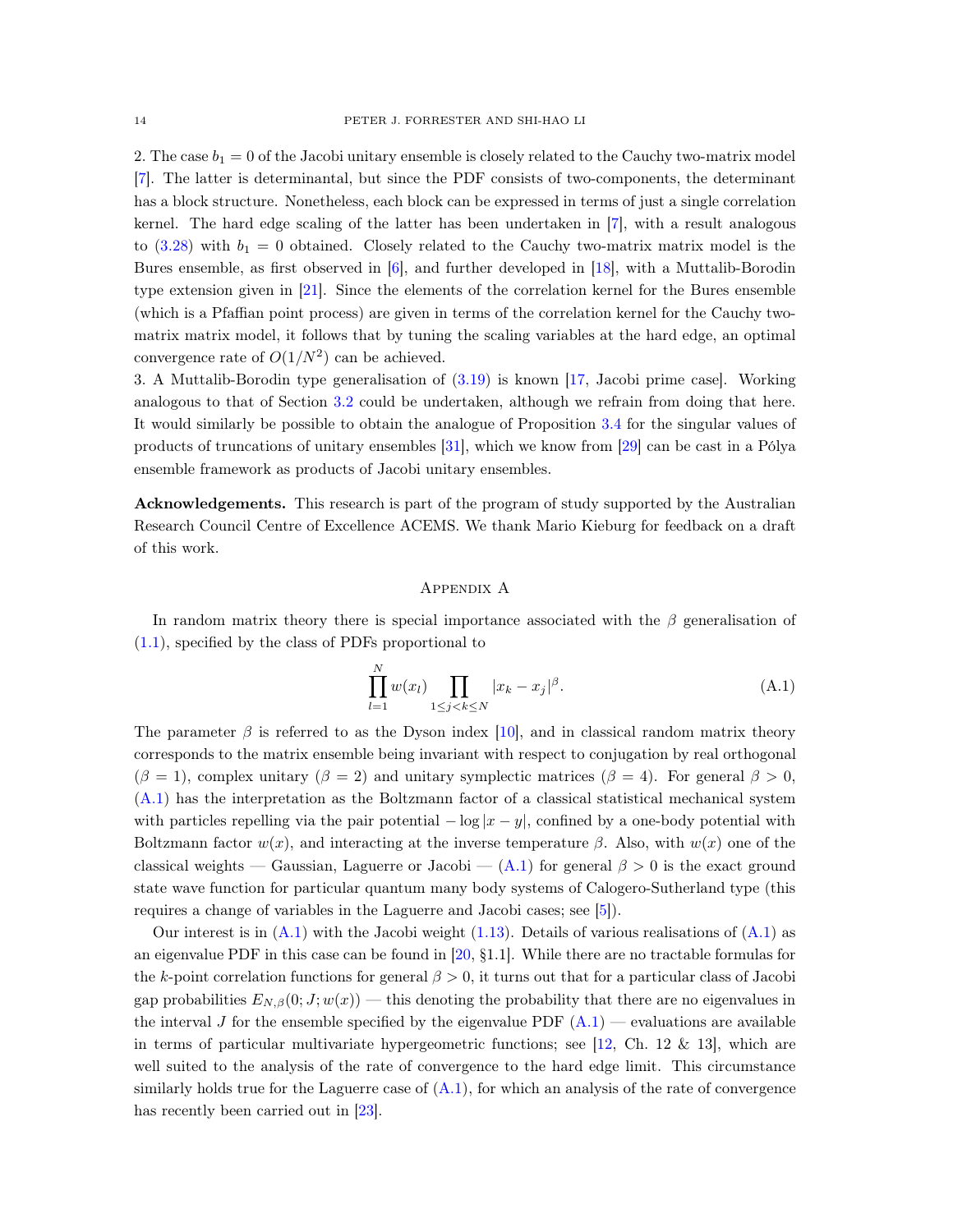The starting point is the fact that for  $J = (s, 1)$ , and for the parameter  $b \in \mathbb{Z}_{\geq 0}$ , a simple change of variables in the multi-dimensional integral defining  $E_{N,\beta}(0;J;w(x))$  shows that as function of s it is a power function times a polynomial (see [\[20,](#page-19-7) §1.3] for details),

$$
E_{N,\beta}(0;(s,1);x^a(1-x)^b) = s^{N(a+1)+\beta N(N-1)/2} \sum_{p=0}^{bN} \gamma_p s^p,
$$
\n(A.2)

for some coefficients  $\gamma_p$ . Moreover, we know from [\[12](#page-18-0), Eq. (13.7) and Prop. 13.1.7] that this polynomial can be identified as a particular multivariate hypergeometric function, generalising the Gauss hypergeometric function

$$
E_N(0;(s,1);x^a(1-x)^b) = s^{N(a+1)+\beta N(N-1)/2} {}_2F_1^{(\beta/2)}(-N,-(N-1)-2(a+1)/\beta;2b/\beta;(1-s)^b).
$$
\n(A.3)

In the last argument, the notation  $(1-s)^b$  refers to  $1-s$  repeated b times. In the case  $b=1$ ,  ${}_{2}F_{1}^{(\beta/2)}$  coincides with the Gauss hypergeometric function independent of  $\beta$ .

For general positive integer b we will make use of the b-dimensional integral representation  $[12]$ , Eq. (13.11)]

$$
{}_{2}F_{1}^{(\beta/2)}(r, -\tilde{b}, \frac{2(b-1)}{\beta} + \tilde{a} + 1; (u)^{b}) = \frac{1}{M_{b}(\tilde{a}, \tilde{b}, 2/\beta)}
$$
  
\n
$$
\times \int_{-1/2}^{1/2} dx_{1} \cdots \int_{-1/2}^{1/2} dx_{b} \prod_{l=1}^{b} e^{\pi i x_{l}(\tilde{a} - \tilde{b})} |1 + e^{2\pi i x_{l}}|^{\tilde{a} + \tilde{b}} (1 + u e^{2\pi i x_{l}})^{-r} \prod_{1 \leq j < k \leq b} |e^{2\pi i x_{k}} - e^{2\pi i x_{j}}|^{4/\beta}
$$
  
\n
$$
= \frac{N^{b\tilde{a}}}{M_{b}(\tilde{a}, \tilde{b}, 2/\beta)} \int_{\mathcal{C}^{b}} dx_{1} \cdots dx_{b} \prod_{l=1}^{b} e^{2\pi i x_{l}\tilde{a}} (1 + N^{-1}e^{-2\pi i x_{l}})^{\tilde{a} + \tilde{b}} (1 + uNe^{2\pi i x_{l}})^{-r}
$$
  
\n
$$
\times \prod_{1 \leq j < k \leq b} |e^{2\pi i x_{k}} - e^{2\pi i x_{j}}|^{4/\beta} \quad \text{(A.4)}
$$

for the parameters  $r = -N$ ,  $\tilde{b} = (N-1) + (2/\beta)(a+1)$ ,  $\tilde{a} = 2/\beta - 1$ . Here the normalisation  $M_b(\tilde{a}, \tilde{b}, 2/\beta)$  is the Morris integral, with gamma function evaluation (see e.g. [\[25,](#page-19-20) Eq. (1.18)])

$$
M_b(\tilde{a}, \tilde{b}, 2/\beta) = \prod_{j=0}^{b-1} \frac{\Gamma(1 + \tilde{a} + \tilde{b} + 2j/\beta)\Gamma(1 + 2(j+1)/\beta)}{\Gamma(1 + \tilde{a} + 2j/\beta)\Gamma(1 + \tilde{b} + 2j/\beta)\Gamma(1 + 2/\beta)}.
$$
(A.5)

The second equality follows by manipulating the integrand so that it is an analytic function of  $z_l = e^{2\pi i x_l}$ , then changing variables  $z_l \mapsto z_l N$ , and finally deforming each circle contour to a contour  $\mathcal{C}_z$ , as detailed in [\[13,](#page-18-14) Prop. 2], and to be described next. It starting at the origin in the complex z-plane, running along the negative real axis in the bottom half plane to  $z = -1-0i$ , then along a counter clockwise circle to  $z = -1 + 0i$ , and finally back to the origin along the negative real axis in the upper half plane. The contour  $\mathcal C$  is the image of  $\mathcal C_z$  in the complex x-plane under the mapping  $z = e^{2\pi ix}$ . With an appropriate scaling of u, this second multidimensional integral is well suited to an asymptotic analysis, enabling an asymptotic analysis of the hard edge limit in  $(A.3).$  $(A.3).$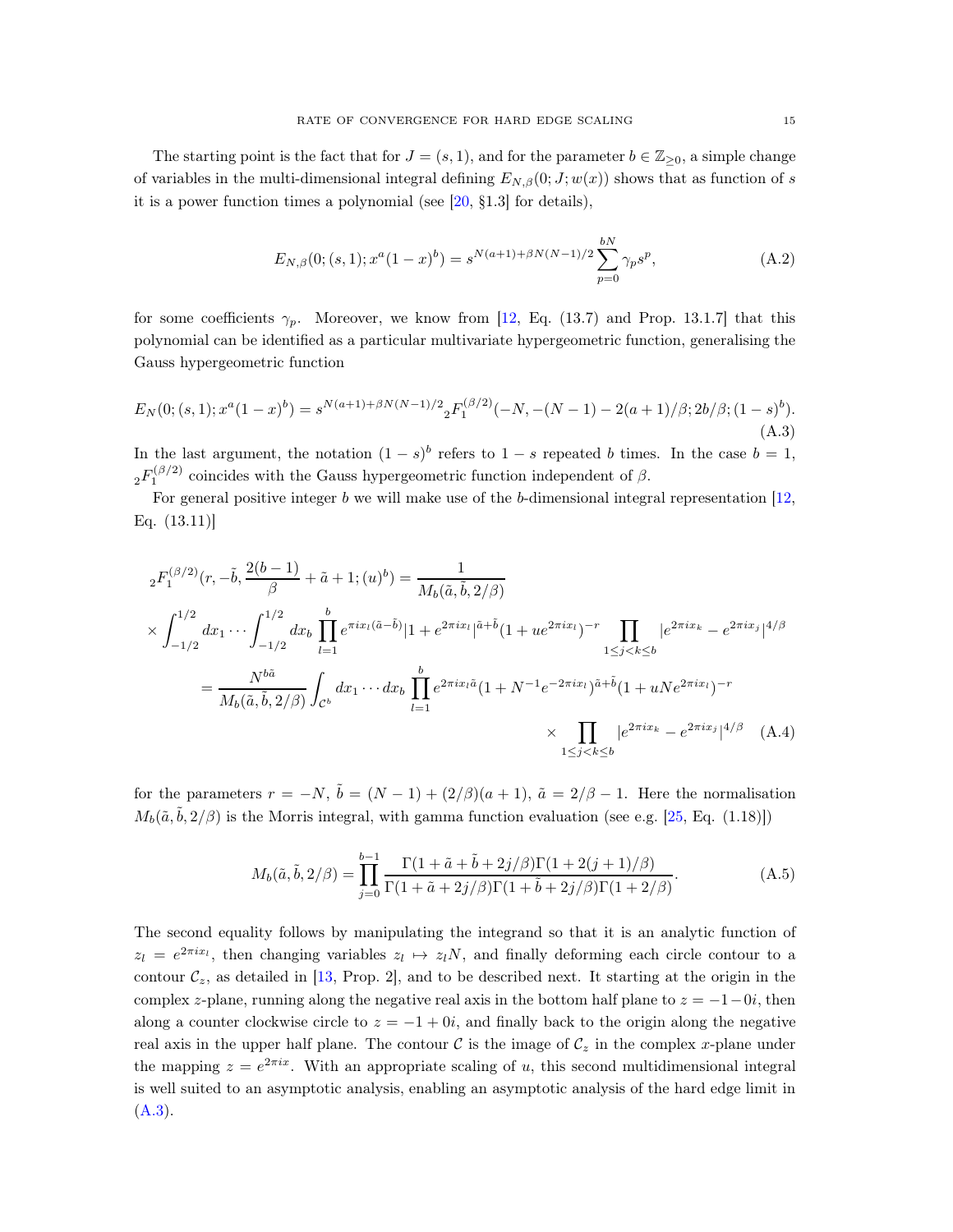To identify a structured form in the resulting expression, we have need for knowledge of interrelations satisfied by the multiple integrals

$$
I_b(s)[f] := \int_{\mathcal{C}^b} dx_1 \cdots dx_b f(x_1, \dots, x_b) \prod_{l=1}^b e^{2\pi i x_l (2/\beta - 1)} e^{e^{-2\pi i x_l} + (s/4)e^{2\pi i x_l}} \prod_{1 \le j < k \le b} |e^{2\pi i x_k} - e^{2\pi i x_j}|^{4/\beta} \tag{A.6}
$$

for  $f = f_q := \sum_{l=1}^b e^{2\pi i q x_l}$ ,  $q = 0, \pm 1, \pm 2$ . The simplest, which follows immediately from the definitions, is that

$$
\frac{1}{b}\frac{d}{ds}I_b(s)[f_0] = \frac{1}{4}I_b(s)[f_1].
$$
\n(A.7)

Integration by parts techniques, well known in the theory of the Selberg integral [\[4](#page-18-15)], [\[12,](#page-18-0) §4.6], reveals further relations.

<span id="page-15-0"></span>Proposition A.6. We have

$$
\frac{s}{16}I_b(s)[f_2] = -\frac{2}{\beta}\frac{d}{ds}I_b(s)[f_0] + \frac{1}{4}I_b(s)[f_0]
$$
\n
$$
I_b(s)[f_{-2}] = \frac{s}{4}I_b(s)[f_0] + 2\left(\frac{2}{\beta} - 1 - \frac{b}{\beta}\right)\left(\frac{s}{b}\frac{d}{ds}I_b(s)[f_0] + \left(\frac{2}{\beta} - 1\right)I_b(s)[f_0]\right)
$$
\n
$$
I_b(s)[f_{-1}] = \left(\frac{2}{\beta} - 1\right)I_b(s)[f_0] + \frac{s}{b}I_b(s)[f_0].
$$

Proof. According to the fundamental theorem of calculus

$$
I_b(s)\Big[\sum_{l=1}^b \frac{\partial}{\partial x_l} e^{2\pi i x_l}\Big] = 0.
$$

Performing the differentiations on the LHS, this implies

$$
0 = \frac{2}{\beta} I_b(s)[f_1] - I_b(s)[f_0] + \frac{s}{4} I_b(s)[f_2] + \frac{2}{\beta} I_b(s) \left[ \sum_{l \neq k}^{b} e^{2\pi i x_l} \left( \frac{e^{2\pi i x_l}}{e^{2\pi i x_l} - e^{2\pi i x_k}} + \frac{e^{-2\pi i x_l}}{e^{2\pi i x_l} - e^{2\pi i x_k}} \right) \right] = 0.
$$

Symmetrising the integrand in the final average reduces this to

$$
\frac{2b}{\beta}I_b(s)[f_1] - I_b(s)[f_0] + \frac{s}{4}I_b(s)[f_2] = 0.
$$

Recalling now [\(A.7\)](#page-17-1) gives the first of the stated relations.

The other two follow by similar working. In fact they have been derived previously; see [\[23,](#page-19-10)  $\S3.2$ ].

# Proposition A.7. Define

$$
E^{\text{hard}}(s;b) = \frac{e^{-\beta s/8}b!}{(\Gamma(2/\beta))^b}
$$
  
 
$$
\times \int_{C^b} dx_1 \cdots dx_b \prod_{l=1}^b e^{2\pi ix_l(2/\beta - 1)} e^{-2\pi ix_l} + (s/4)e^{2\pi ix_l} \prod_{1 \le j < k \le b} |e^{2\pi ix_k} - e^{2\pi ix_j}|^{4/\beta}. \quad (A.8)
$$

For general  $\beta > 0$  and  $b \in \mathbb{Z}_{\geq 0}$ , we have

$$
E_N(0; (1 - s/4N^2, 1); x^a(1 - x)^b) = E^{\text{hard}}(s; b) + \frac{1}{N} \left( \frac{2(1 + a + b)}{\beta} - 1 \right) s \frac{d}{ds} E^{\text{hard}}(s; b) + O\left(\frac{1}{N^2}\right). \tag{A.9}
$$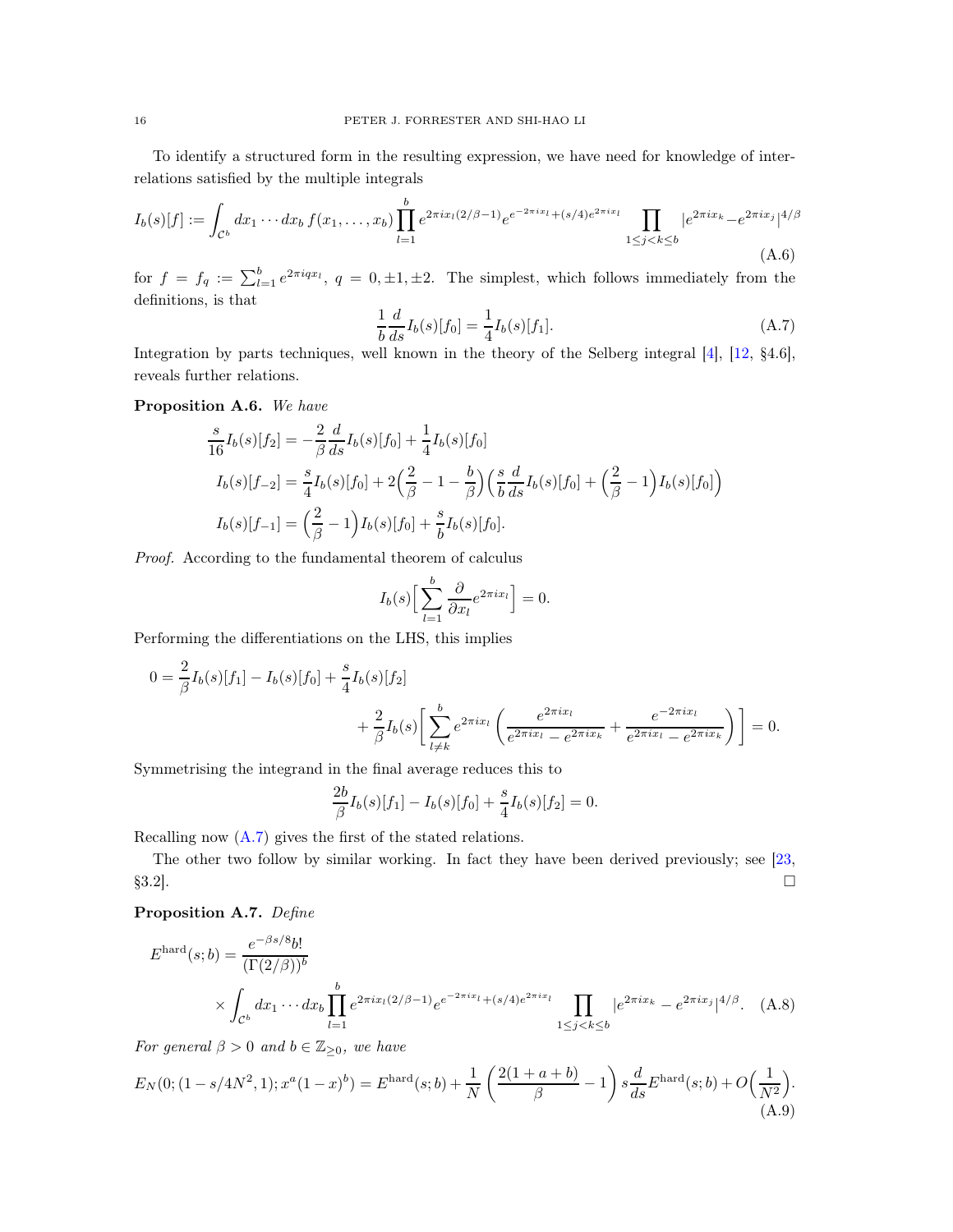*Proof.* According to [\(A.3\)](#page-17-0), the analysis of  $E_N(0;(1-s/4N^2,1); x^a(1-x)^b)$  requires replacing u by  $s/4N^2$  in [\(A.4\)](#page-17-2). With this done, we see there is a dependency on N both outside and inside the integral. For both, the large  $N$  form can readily be computed. The factor outside the integral involves the Morris integral, which has the evaluation [\(A.5\)](#page-17-3). Recalling the values of  $\tilde{a}$  and  $\tilde{b}$ , and use of the ratio of gamma function asymptotic formula [\(2.21\)](#page-6-3) shows

$$
\frac{N^{b\tilde{a}}}{M_b(\tilde{a},\tilde{b},2/\beta)} = \frac{\left(\Gamma(2/\beta)\right)^b}{b!} \left(1 - \frac{(2/\beta - 1)^b}{N} \left(\frac{2a + b + 1}{\beta} - 1\right) + O\left(\frac{1}{N^2}\right)\right).
$$

For the N dependent factors in the integrand, a simple power series expansion shows

$$
\prod_{l=1}^{b} e^{2\pi ix_l \tilde{a}} (1 + N^{-1} e^{-2\pi ix_l})^{\tilde{a} + \tilde{b}} (1 + (s/4N)e^{2\pi ix_l})^{-r} = \left( \prod_{l=1}^{b} e^{2\pi ix_l \tilde{a}} e^{e^{-2\pi ix_l} + (s/4)e^{2\pi ix_l}} \right)
$$

$$
\times \left( 1 + \frac{1}{N} \left( -2 + \frac{2}{\beta} (a+2) \right) \sum_{l=1}^{b} e^{-2\pi ix_l} - \frac{1}{2N} \sum_{l=1}^{b} e^{-4\pi ix_l} - \frac{s^2}{32N} \sum_{l=1}^{b} e^{4\pi ix_l} + O\left(\frac{1}{N^2}\right) \right).
$$

Substituting these expansions in  $(A.4)$ , we see from  $(A.3)$  that

$$
E_N(0; (1 - s/4N^2, 1); x^a (1 - x)^b) = \frac{e^{-\beta s/8}b!}{(\Gamma(2/\beta))^b}
$$
  
\n
$$
\times \int_{C^b} dx_1 \cdots dx_b \prod_{l=1}^b e^{2\pi i x_l (2/\beta - 1)} e^{-2\pi i x_l} + (s/4)e^{2\pi i x_l} \prod_{1 \le j < k \le b} |e^{2\pi i x_k} - e^{2\pi i x_j}|^{4/\beta}
$$
  
\n
$$
\times \left\{ 1 + \frac{1}{N} \left[ \frac{s\beta}{8} \left( 1 - \frac{2(a+1)}{\beta} \right) - \left( \frac{2}{\beta} - 1 \right) b \left( \frac{2a+b+1}{\beta} - 1 \right) \right. \right.
$$
  
\n
$$
+ \left( -2 + \frac{2}{\beta} (a+2) \right) \sum_{l=1}^b e^{-2\pi i x_l} - \frac{1}{2} \sum_{l=1}^b e^{-4\pi i x_l} - \frac{s^2}{16} \sum_{l=1}^b e^{4\pi i x_l} \right] + O\left(\frac{1}{N^2}\right) \right\}.
$$
 (A.10)

At  $O(1/N)$  the multidimensional integral in this expression can be written in terms of the notation  $(A.6)$  as

$$
\left[\frac{s\beta}{8}\left(1-\frac{2(a+1)}{\beta}\right)-\left(\frac{2}{\beta}-1\right)b\left(\frac{2a+b+1}{\beta}-1\right)\right]\frac{1}{b}I_b[s][f_0] +\left(-2+\frac{2}{\beta}(a+2)\right)I_b[s][f_{-1}]-\frac{1}{2}I_b[s][f_{-2}]-\frac{s^2}{16}I_b[s][f_2].
$$

After simplification using Proposition [A.6,](#page-15-0) and substitution back in  $(A.10)$ , an expansion equivalent to [\(A.9\)](#page-18-17) results.

 $\Box$ 

## Appendix B

The application given to [\(2.18\)](#page-5-3) in the main text is to derive the integral form of the kernel [\(2.13\)](#page-4-2). Another application relates to the moments of the spectral density, since setting  $x = y = 1$ , multiplying both sides by  $t^p$ , and integrating both sides from 0 to  $\infty$  using integration by parts on the LHS shows

<span id="page-16-0"></span>
$$
k \int_0^\infty t^k K_N(t, t) dt = N \frac{\mathcal{M}[w](N+1)}{\mathcal{M}[w](N)} \int_0^\infty t^k p_{N-1}(t) q_N(t) dt.
$$
 (B.1)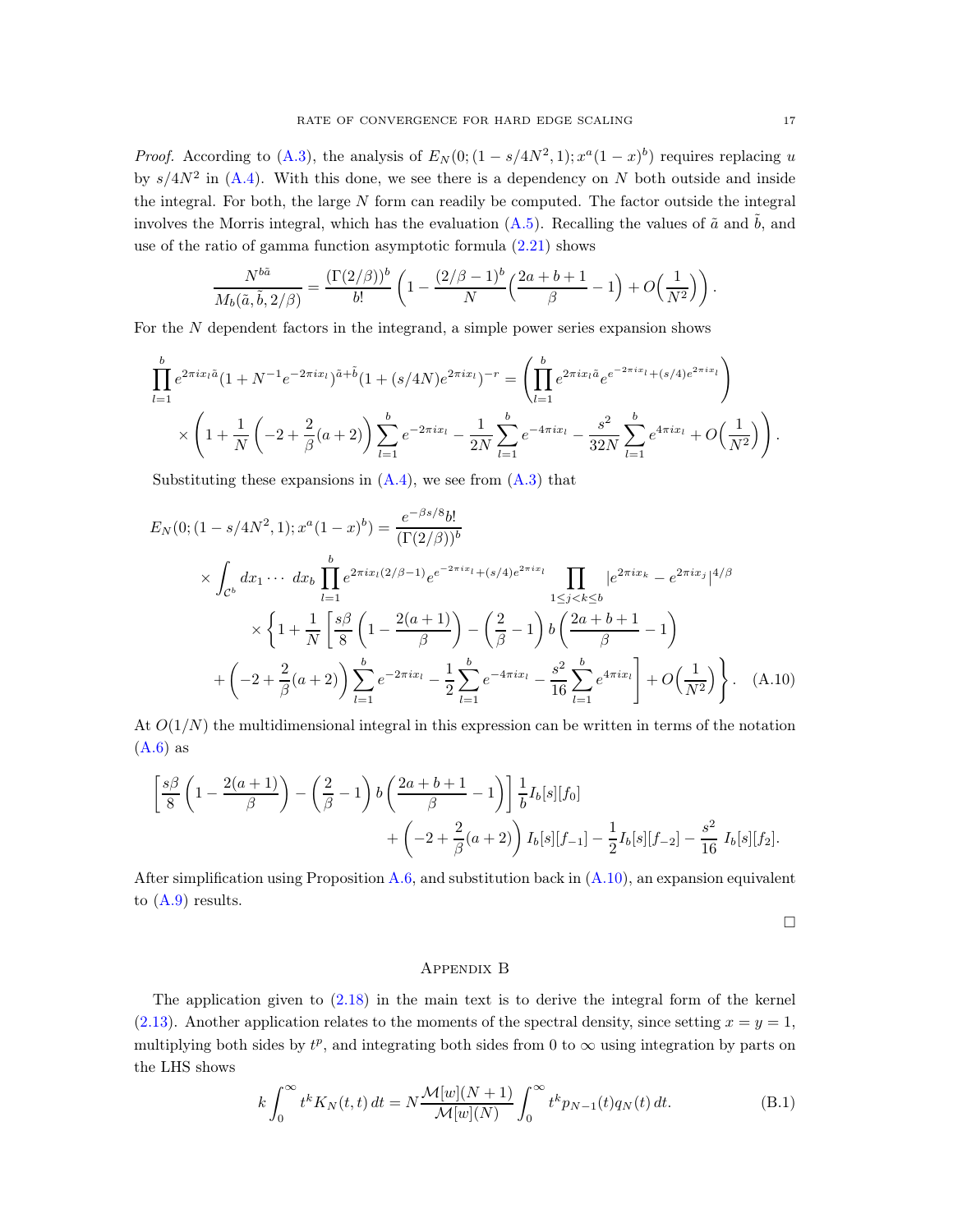And since the Pólya ensembles are determinantal,  $K_N(t, t) = \rho_{(1)}(t)$ , so the LHS is k times the k-th moment of the spectral density.

Suppose now for some fixed  $r\in\mathbb{Z}^+ ,$  and any fixed  $i\in\mathbb{Z}$ 

<span id="page-17-5"></span>
$$
tp_{N-i}(t) = \sum_{s=-r}^{1} \alpha_{N-i,s} p_{N-i+s}(t).
$$
 (B.2)

Moreover, suppose that the coefficients  $\alpha_{N-1,s}$  have the large N form  $\alpha_{N-i,s}/N^{\hat{r}} \to \hat{\alpha}_s$  for some  $\hat{r}$ , and so

<span id="page-17-0"></span>
$$
tp_{N-i}(t) \underset{N \to \infty}{\sim} N^{\hat{r}} \sum_{s=-r}^{1} \hat{\alpha_s} p_{N-i+s}(t). \tag{B.3}
$$

We begin by substituting for  $tp_{N-1}(t)$  in [\(B.1\)](#page-16-0) using [\(B.3\)](#page-17-0) with  $i = 1$ . In the case  $k = 1$  only the term  $s = 1$  contributes due to the orthogonality [\(2.8\)](#page-4-5), so the integral in [\(B.1\)](#page-16-0) has the large N evaluation  $N^{\hat{r}}\hat{\alpha}_1$ .

For  $k \ge 2$  we next use [\(B.3\)](#page-17-0) to expand  $tp_{N-i+s}(t)$ , and in so doing reducing the exponent in the integrand down to  $k-2$ . In the case  $k = 2$  the orthogonality [\(2.8\)](#page-4-5) implies the integral in [\(B.1\)](#page-16-0) has the large N evaluation  $2N^{2\hat{r}}\hat{\alpha}_0\hat{\alpha}_1$ . For  $k \geq 3$  we continue by a further use [\(B.3\)](#page-17-0), reducing the power in  $(B.1)$  down to  $t^{k-3}$ , and repeat so after a total of k applications of  $(B.3)$  the integrand is a linear combination of  $\{p_l(t)\}\$ times  $q_N(t)$ . By the orthogonality [\(2.8\)](#page-4-5), only the coefficient of  $p_N(t)$ in the linear combination contributes to the integral in [\(B.1\)](#page-16-0). Each term in the linear combination can be related to a weighted lattice path, consisting of k steps, which at each step and for some  $s = 1, 0, \ldots, -r$  changes height by s units. Only those paths which change height by a total of exactly one unit make up the coefficient of  $p<sub>N</sub>(t)$ , showing that

<span id="page-17-2"></span>
$$
k \lim_{N \to \infty} \frac{1}{N^{k\hat{r}+1}} \frac{\mathcal{M}[w](N)}{\mathcal{M}[w](N+1)} \int_0^\infty t^k K_N(t, t) dt = \sum_R \binom{k}{a_1, a_0, \dots, a_{-r}} \prod_{s=-r}^1 \hat{\alpha}_s^{a_s},
$$
(B.4)

where the restriction R on the non-negative integers  $a_1, \ldots, a_{-r}$  is specified by

<span id="page-17-3"></span>
$$
R: \sum_{s=-r}^{1} a_s = k, \sum_{s=-r}^{1} s a_s = 1
$$
 (B.5)

(cf. [\[28](#page-19-21), Prop. 2.6]). Furthermore, we observe that with  $[u]f(u)$  denoting the coefficient of u in the power series expansion of  $f(u)$  the sum in  $(B.4)$  can be expressed in terms of a generating function according to

<span id="page-17-4"></span>
$$
\sum_{R} \binom{k}{a_1, a_0, \dots, a_{-r}} \prod_{s=-r}^{1} \hat{\alpha}_s^{a_s} = [u] \left( u\hat{\alpha}_1 + \hat{\alpha}_0 + \dots + u^{-r} \hat{\alpha}_r \right)^k.
$$
 (B.6)

Let us specialise now to the product of M Laguerre ensembles as in Section [3.1.](#page-6-7) For convenience, with  $p_n(x)$  given by  $(3.4)$ , introduce the rescaled polynomial

<span id="page-17-1"></span>
$$
P_n(x) = \frac{1}{c_n} p_n(x), \qquad c_n = n! \mathcal{M}[w](n+1).
$$
 (B.7)

The advantage of this normalisation is that the recurrences corresponding to  $(B.2)$  and its large N asymptotics  $(B.3)$  have been computed by Lambert [\[36](#page-19-22), Props. 4.3 & 4.10], with the latter reading

<span id="page-17-6"></span>
$$
tP_{N-i}(t) \underset{N \to \infty}{\sim} N^M \sum_{s=-M}^{1} N^s \hat{\beta}_s P_{N-i+s}(t), \qquad \hat{\beta}_s = \begin{pmatrix} M+1 \\ -s+1 \end{pmatrix}.
$$
 (B.8)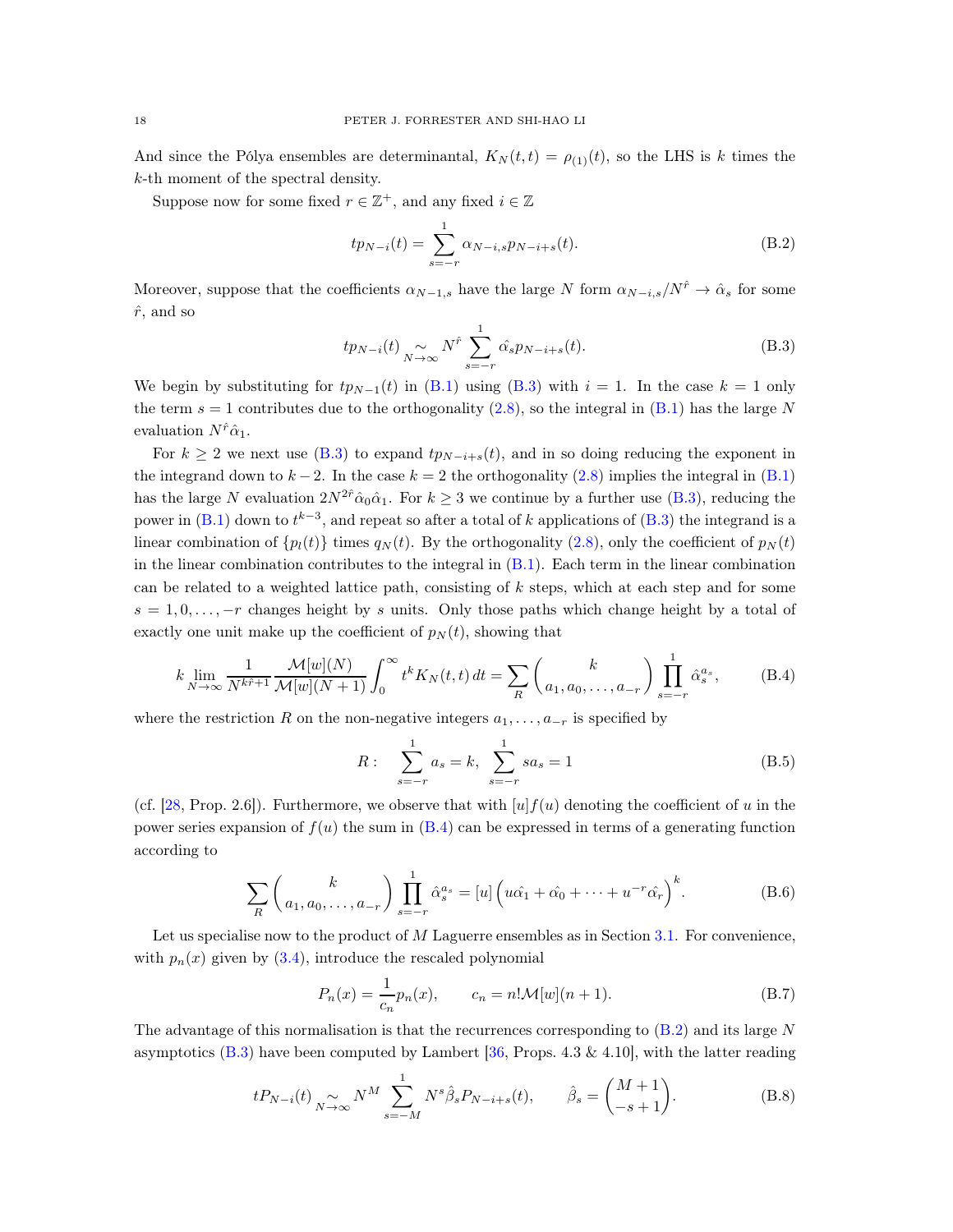Proceeding as in the derivation of  $(B.4)$ , and making use too of  $(B.6)$ , we see that for  $k \geq 1$ ,

$$
k \lim_{N \to \infty} \frac{1}{N^{kM+1}} \int_0^\infty t^k K_N(t, t) dt = [u] \left( u\hat{\beta}_1 + \hat{\beta}_0 + \dots + u^{-M} \hat{\beta}_M \right)^k
$$
  
=  $[u^{k+1}] (1 + 1/u)^{k(M+1)} = {k(M+1) \choose k+1},$  (B.9)

where the second equality follows by recognising the series, with the  $\hat{\beta}_s$  as in [\(B.8\)](#page-17-6), as a binomial expansion, so it can be summed, while the third equality follows by applying the binomial expansion to power series expand the resulting expression. Here we recognise

<span id="page-18-17"></span><span id="page-18-16"></span>
$$
\frac{1}{k} \binom{k(M+1)}{k+1} = \frac{1}{kM+1} \binom{k(M+1)}{k} \tag{B.10}
$$

as the k-th Fuss-Catalan number, indexed by  $M$ , with the Catalan numbers the case  $M = 1$ . This combinatorial sequence is well known to give the scaled moments of the spectral density for the product of M Laguerre ensembles (or equivalently the scaled moments of the squared singular values of the product of M standard complex Gaussian matrices); see  $[22, 41]$  $[22, 41]$ .

### **REFERENCES**

- <span id="page-18-6"></span>[1] G. Akemann, J. R. Ipsen, and M. Kieburg, Products of rectangular random matrices: singular values and progressive scattering. Phys. Rev. E 88, (2013) 052118.
- <span id="page-18-7"></span>[2] G. Akemann, M. Kieburg, and L. Wei, Singular value correlation functions for products of Wishart random matrices. J. Phys. A 46, (2013) 275205.
- <span id="page-18-5"></span>[3] G. Andrews, R. Askey and R. Roy. Special functions. Cambridge University Press, Cambridge, 1999.
- <span id="page-18-15"></span>[4] K. Aomoto, Jacobi polynomials associated with Selberg's integral, SIAM J. Math. Analysis 18, (1987) 545–549.
- <span id="page-18-13"></span>[5] T.H. Baker and P.J. Forrester, The Calogero-Sutherland model and generalized classical polynomials, Commun. Math. Phys. 188, (1997) 175–216.
- <span id="page-18-11"></span>[6] M. Bertola, M. Gekhtman, and J. Szmigielski, The Cauchy two-matrix model, Commun. Math. Phys. 287, (2009) 983–1014.
- <span id="page-18-10"></span>[7] M. Bertola, M. Gekhtman and J. Szmigielski. Cauchy-Laguerre two-matrix model and the Meijer G-random point field. Commun. Math. Phys., 326, (2014) 111-144.
- <span id="page-18-2"></span>[8] F. Bornemann, A note on the expansion of the smallest eigenvalue distribution of the LUE at the hard edge, The Annals of Applied Probability, 26, (2016) 1942-1946.
- <span id="page-18-8"></span>[9] A. Borodin, Biorthogonal ensembles. Nucl. Phys. B 536, (1998) 704–732.
- <span id="page-18-12"></span>[10] F.J. Dyson, Statistical theory of energy levels of complex systems I, J. Math. Phys. 3, (1962) 140–156.
- <span id="page-18-1"></span>[11] A. Edelman, A. Guionnet and S. Péché, Beyond universality in random matrix theory, The Annals of Applied Probability, 26, (2016) 1659-1697.
- <span id="page-18-0"></span>[12] P.J. Forrester, Log-gases and random matrices, LMS-34, Princeton University Press, 2010.
- <span id="page-18-14"></span>[13] P.J. Forrester, Asymptotics of spacing distributions at the hard edge for β-ensembles, Random Matrices: Th. Appl. 2 (2013), 1350002.
- <span id="page-18-9"></span>[14] P.J. Forrester, Eigenvalue statistics for product complex Wishart matrices, J. Phys. A 47, (2014) 345202.
- <span id="page-18-3"></span>[15] P.J. Forrester, Differential identities for the structure function of some random matrix ensembles, arXiv:2006.00668
- <span id="page-18-4"></span>[16] P.J. Forrester, Quantifying dip-ramp-plateau for the Laguerre unitary ensemble structure function, arXiv:2007.07473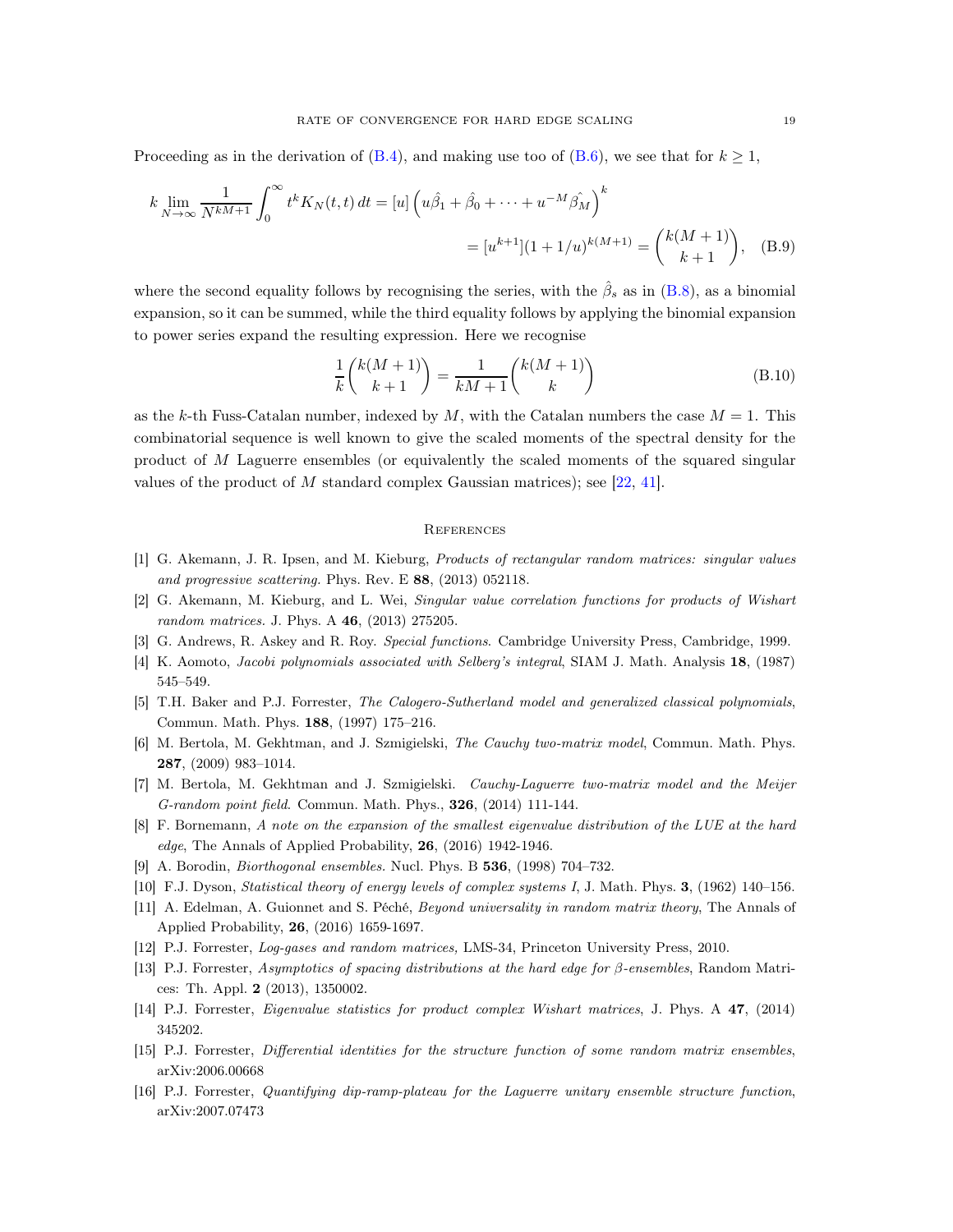- <span id="page-19-18"></span>[17] P.J. Forrester and J.R. Ipsen, Selberg integral theory and Muttalib–Borodin ensembles, Adv. Appl. Math. 95, 152–176 (2018).
- <span id="page-19-16"></span>[18] P.J. Forrester and M. Kieburg. Relating the Bures measure to the Cauchy two-matrix model. Commun. Math. Phys., 342 (2016), 151-187.
- <span id="page-19-6"></span>[19] P.J. Forrester and S. Kumar, Recursion scheme for the largest β-Wishart-Laguerre eigenvalue and Landauer conductance in quantum transport, J. Phys. A 52 (2019), 42LT02.
- <span id="page-19-7"></span>[20] P.J. Forrester and S. Kumar, Computable structural formulas for the distribution of the β-Jacobi eigenvalues, arXiv:2006.02238.
- <span id="page-19-17"></span>[21] P. Forrester and S.-H. Li. Fox H-kernel and θ-deformation of the Cauchy two-matrix model and Bures ensemble. Int. Math Res. Not., (2019) rnz028.
- <span id="page-19-23"></span>[22] P. J. Forrester, and D.-Z. Liu, Raney distributions and random matrix theory. J. Stat. Phys. 158 (2015) 1051.
- <span id="page-19-10"></span>[23] P. J. Forrester and A. K. Trinh, Finite size corrections at the hard edge for the Laguerre β ensemble, Stud. Appl. Math. 143, (2019) 315–336.
- <span id="page-19-12"></span>[24] P. J. Forrester and D. Wang, Muttalib–Borodin ensembles in random matrix theory — realisations and correlation functions, Elec. J. Probab. 22, (2017) 54 (43 pages).
- <span id="page-19-20"></span>[25] P.J. Forrester and S.O. Warnaar. The importance of the Selberg integral, Bull. Amer. Math. Soc., 45, (2008) 489-534.
- <span id="page-19-5"></span>[26] Y.-P. Förster, M. Kieburg, and H. Kösters, Polynomial ensembles and Pólya frequency functions, arXiv:1710.08794.
- <span id="page-19-11"></span>[27] W. Hachem, A. Hardy and J. Najim, Large complex correlated Wishart matrices: the Pearcey kernel and expansion at the hard edge, Elec. J. Probab.  $21$ ,  $(2016)$  1–36.
- <span id="page-19-21"></span>[28] A. Hardy, Polynomial ensembles and recurrence coefficients, Constr. Approx. 48, (2018) 137–162.
- <span id="page-19-1"></span>[29] M. Kieburg and H. Kösters, Exact relation between singular value and eigenvalue statistics, Random Matrices Theory Appl. 5 (2016), 1650015 (57 pages).
- <span id="page-19-4"></span>[30] M. Kieburg and H. Kösters. Products of random matrices from polynomial ensembles, Ann. Inst. H. Poincaré, Probab. Statist. 55 (2019), 98-126.
- <span id="page-19-19"></span>[31] M. Kieburg, A. B. J. Kuijlaars, and D. Stivigny, Singular value statistics of matrix products with truncated unitary matrices. Int. Math. Res. Not. 2016, (2016) 3392.
- <span id="page-19-15"></span>[32] J.D.E. Konhauser, *Biorthogonal polynomials suggested by the Laguerre polynomials*, Pacific J. Math. 21, (1967) 303–314.
- <span id="page-19-14"></span>[33] A.B.J. Kuijlaars, and D. Stivigny, Singular values of products of random matrices and polynomial ensembles. Random Matrices: Theor. Appl. 3, (2014) 1450011.
- <span id="page-19-3"></span>[34] A.B.J. Kuijlaars, and L. Zhang, Singular values of products of Ginibre random matrices, multiple orthogonal polynomials and hard edge scaling limits. Commun. Math. Phys. 332, (2014) 759–781.
- <span id="page-19-8"></span>[35] S. Kumar, Recursion for the Smallest Eigenvalue Density of beta-Wishart-Laguerre Ensemble, J. Stat. Phys. 175, (2019) 126–149.
- <span id="page-19-22"></span>[36] G. Lambert, Limit theorems for biorthogonal ensembles and related combinatorial identities, Adv. Math. 329, (2018) 590–648.
- <span id="page-19-9"></span>[37] A. M. Mathai, R. K. Saxena, and H. J. Haubold The H-function: theory and applications. Springer Science & Business Media, 2009.
- <span id="page-19-2"></span>[38] L. Moreno-Pozas, D. Morales-Jimenez and M.R. McKay, Extreme eigenvalue distributions of Jacobi ensembles: new exact representations, asymptotics and finite size corrections, Nucl. Phys. B 947, (2019) 114724.
- <span id="page-19-13"></span>[39] K. A. Muttalib, Random matrix models with additional interactions. J. Phys. A 28, (1995) L159.
- <span id="page-19-0"></span>[40] L. Pastur and M. Shcherbina, Eigenvalue distribution of large random matrices, American Mathematical Society, Providence, RI, 2011.